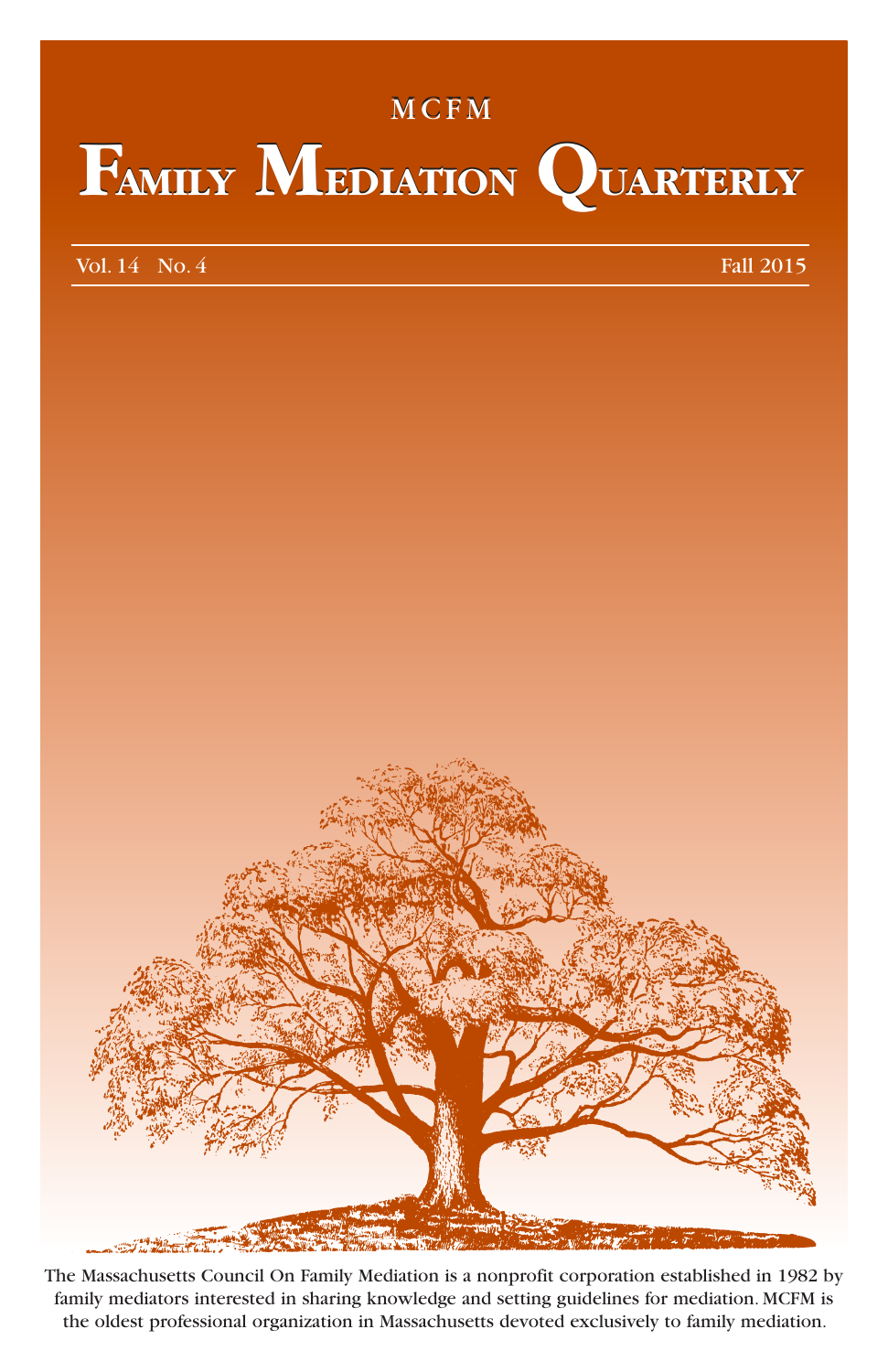

## **PRESIDENT'S PAGE: FRAN WHYMAN**

Dear Mediators:

At MCFM's October 14th professional development members' meeting, past MCFM president Janet Wiseman described for participants the seven-step technique she uses in her mediations to help couples resolve difficult issues related to their relationships, marriage and divorce. In her new book, *Seven Visual Steps to Yes: Difficult Decisions, Mediations and Negotiations Made Easier,* Wiseman uses cases from her mediation practice to illustrate the way she guides couples through these 7 steps to "a mutually agreeable resolution." After her clients have clearly identified the issues for decision-making and articulated their individual needs and interests, she assists them to generate options and create proposals and "supposals" (which she defines as softer and gentler than a proposal). While many mediators utilize these same techniques in their mediations, Wiseman adds another dimension to them by asking her clients to numerically rate (not just prioritize) what they have described as important to them.

Wiseman has her clients rate their needs, interests and proposals by using a scale from 0 to 5, with 0 being of no importance and 5 being of the utmost importance. This concept is analogous to the technique physicians often use in diagnosing and treating a patient with pain. When a patient reports to a physician that he is having pain, the physician often asks the patient, "On a scale of zero to ten, with zero representing no pain and ten representing severe pain, how would you rate your pain?" With the patient's numerical assessment the physician is better able to generate a diagnosis and treatment plan. Wiseman illustrates through her cases the usefulness of a numerical rating system in helping clients realize "what really really matters" to them and in visualizing how far apart they are in their interests. By rating her need for freedom as a 5, one of Wiseman's clients was better able to help her husband see how far apart his desire to keep the marriage intact was from her own needs. With a more concrete visual image of the difference in their needs, husband was able to reset his expectation for what would be necessary to reach resolution. These results remind us of the effectiveness of using visuals in the decision-making process. A visual is difficult to ignore; it lingers as a reminder to the viewer of what was important long after the spoken word may have been forgotten, misinterpreted or dismissed.

As I write this page, MCFM is in the process of rolling out its new website, thanks in no small part to the work of Board Member Justin Kelsey. The launching of the new site was just in time to receive member registrations for the annual MCFM Institute on November 20th. The Institute provided a full day of professional development and the chance to catch up with colleagues and friends and make new connections. I enjoyed seeing many of you there.

My best to all – Fran



Jan Letyman

**Family Mediation Quarterly**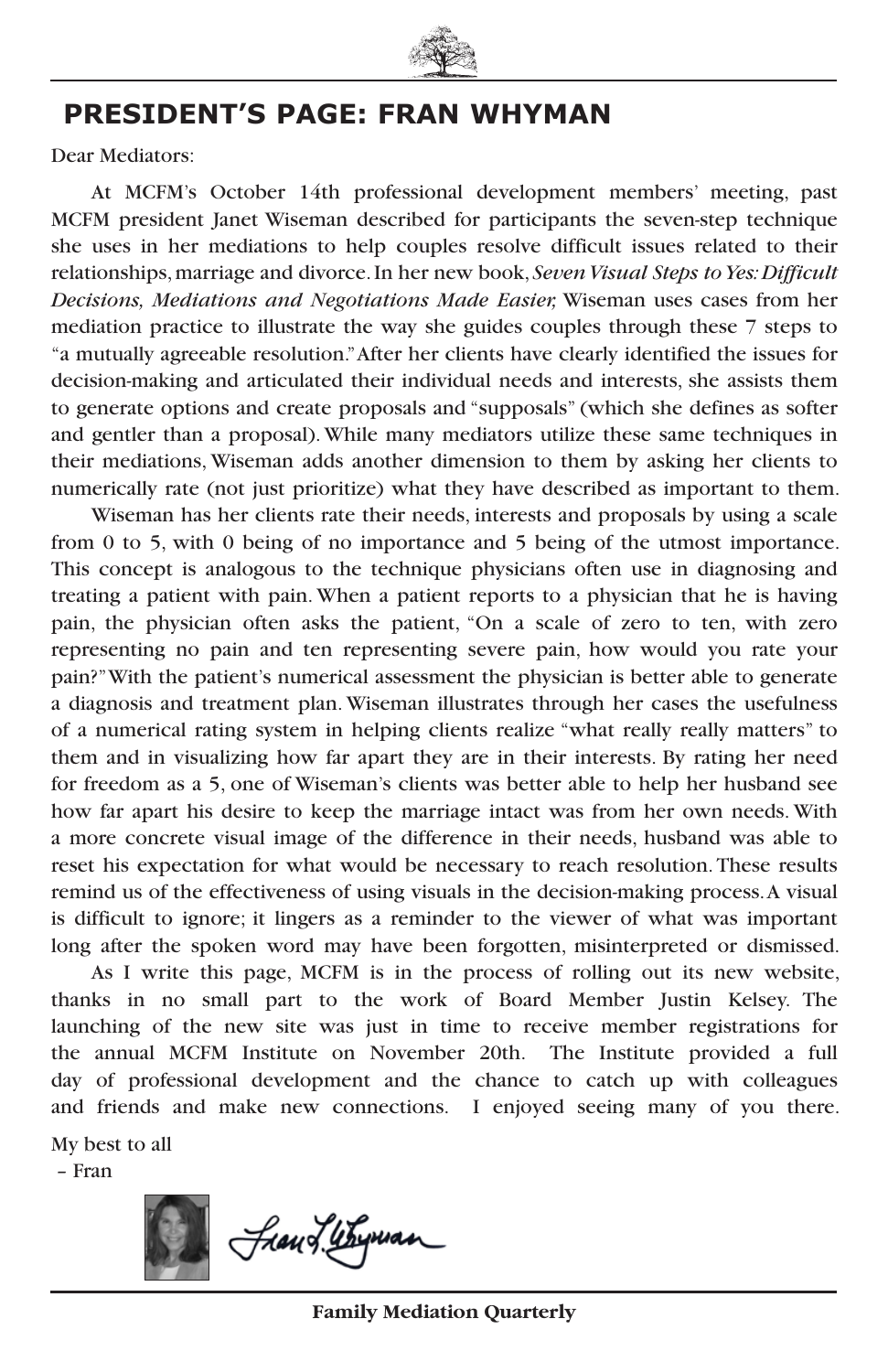

## **CONTENTS**

- **1 KEEP THE CONFLICT SMALL** By Bill Eddy, LCSW, Esq.
- **5 THE LARGER SELF** By Dr. Richard Schwartz
- **9 DIVORCE MEDIATION: THE BEST FORUM FOR FAMILIES WITH SPECIAL NEEDS CHILDREN** Dr. Lynne C. Halem
- **12 MAKING A FEDERAL CASE OF SURVIVING SEPARATION AGREEMENTS** William M. Levine, Esq. and E. Chouteau Levine, Esq.
- **15 WHAT DOES THE MEDIATOR SAY WHEN THE PARTIES ASK FOR A RECOMMENDATION ABOUT WHEN TO DIVIDE JOINT ACCOUNTS?** By John Fiske
- **16 THE SECRET KEY TO MINIMIZING DIVORCE DRAMA: MANAGING EXPECTATIONS!** By Karen Covy, Esq.
- **19 KEEP MEDIATION AND ARBITRATION SEPARATE?** John Sturrock, QC
- **22 BEYOND EMAIL: SCREENSHARING & GUEST WIFI** Jonathan Eaton, Justin Kelsey, Rackham Karlsson, Dave Mitchell
- **25 PFANNENSTIEHL ANOTHER REASON TO SETTLE TRUST CASES** By Jonathan E. Fields
- **25 HOW CAN YOU SAY THAT?** By Kate Fanger
- **28 WHAT'S NEWS? NATIONAL & INTERNATIONAL FAMILY NEWS CHRONOLOGICALLY COMPILED & EDITED** By Les Wallerstein

**31 MCFM News 35 Directorate**

**34 Join Us 36 Editor's Notice**

**COPYRIGHT NOTICE**

**MCFM GRANTS PERMISSION TO REPRODUCE AND DISSEMINATE ARTICLES & GRAPHICS PROVIDED THAT MCFM AND THE AUTHORS ARE CREDITED, EACH AUTHOR CONSENTS AND DISTRIBUTION IS NOT-FOR-PROFIT. MCFM © 2015**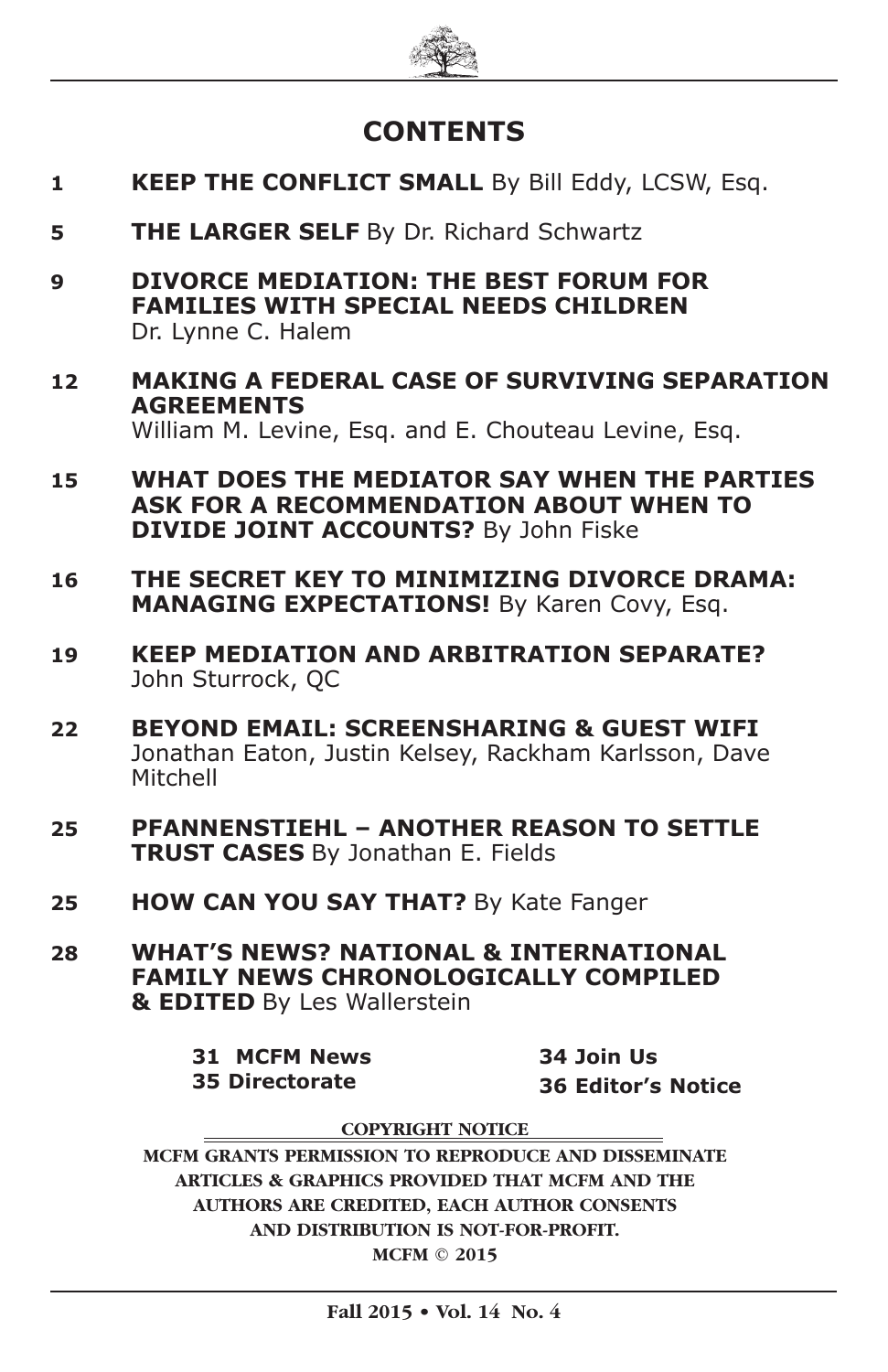

## **KEEP THE CONFLICT SMALL**

By Bill Eddy, LCSW, Esq.

Whether you're having an argument with a family member, friend or coworker, it's easy nowadays to make little conflicts way too big. All around us are repeated images of people arguing and losing control of their emotions – in emails, on the Internet, in movies and on TV – especially in the news (do you know what soand-so said about you-know-who?) Not only is this unnecessary, but allowing conflicts to get large can be harmful to important relationships, increase the anxiety of those around us (especially children) and lower one's status in other people's eyes.

For example, in a recent article in *Parade Magazine* about the steps to becoming a successful entrepreneur, the author-expert Linda Rottenberg wrote: "*The most important step is to manage your emotions.*" ("An Entrepreneur Should Never Be a Daredevil," November 2, 2014.) In a recently-reported study about children's brain development, child psychiatrist and researcher Jeffrey Rowe said the first five years of life are critically important to forming proper brain connections. "*If you can't control yourself, can't control your emotions, you can't pay attention to the outside world.*" (B.J. Fikes, "Money, brain size linked,"*U-T San Diego*, March 31, 2015)

This article has some suggestions for keeping conflicts small by managing our emotions. Managed emotions are a big part of our skills-training methods, New Ways for Families and New Ways for Work, and may be more important in today's world than ever before.

#### *Try to Avoid This*

• A Family Feud:

An argument in a couple: "*You always leave your socks on the floor.*" (That's a little conflict.) "*You're such a slob*." (Now it's a judgment about the whole person.) "*You men, you're all alike – irresponsible and selfcentered!*" (Now it's about a whole gender.) If another family member came into this argument at this point, he or she would probably take gender sides and the conflict could easily get much bigger.

• A Workplace Conflict:

Some people clean up after themselves in the lunchroom and others don't. Joe is a cleanerupper. "*Look at this banana peel and sandwich bag, just left behind*." (A problem to solve.) "*Why do I always have to clean up for everyone else!*" (Now it's about being a victim of everyone.) "*Maybe I should go someplace to work where I'm appreciated!*" (Now it's about quitting – ending the relationship.)

• A Divorce Dispute:

Parents have to discuss a change of schedule: "*I've got an opportunity*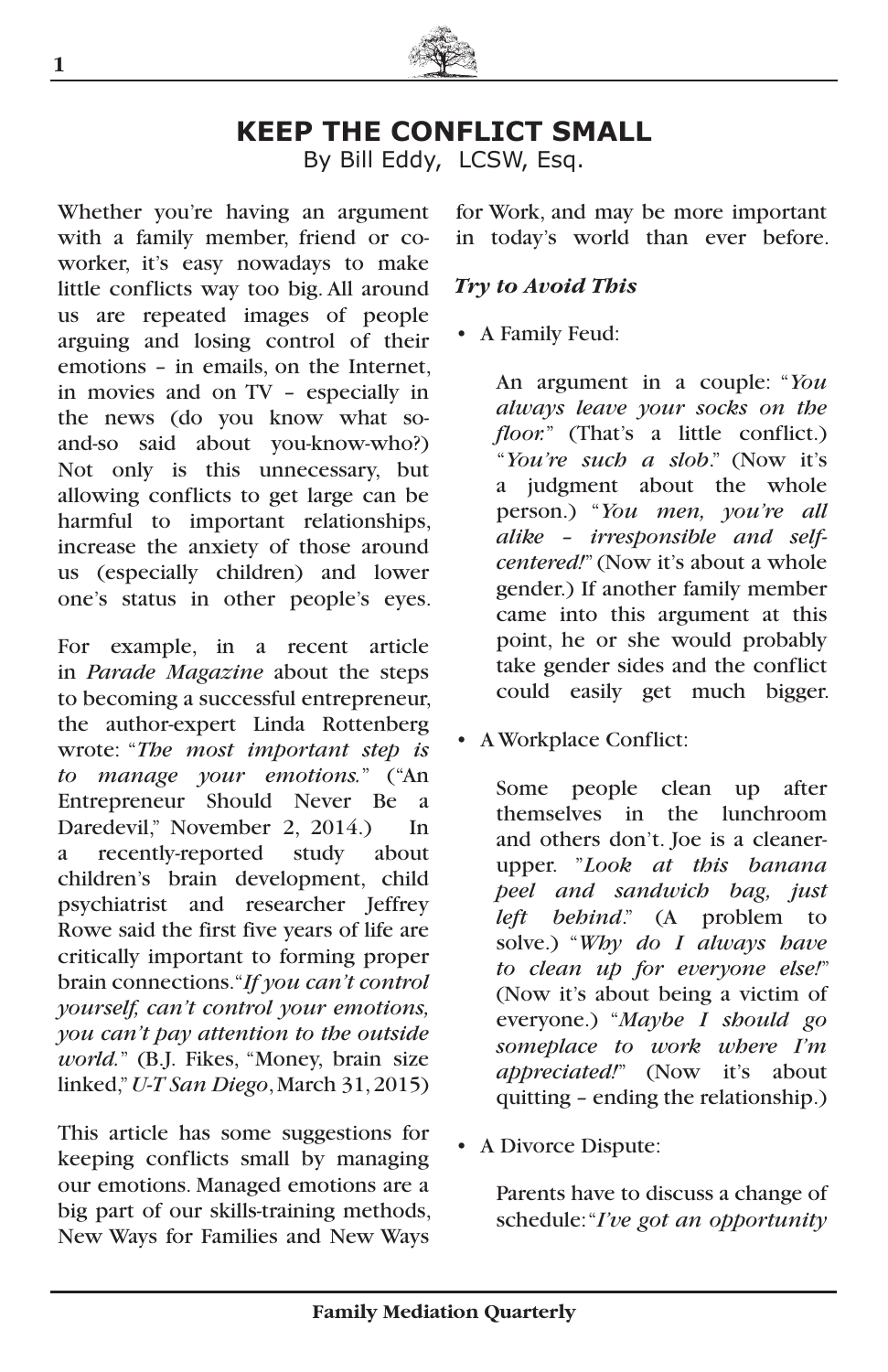

*for this coming Wednesday night – can we switch so I see the kids Tuesday or Thursday?*" (A common problem to solve.) "*I've told you a hundred times, I'm sticking to our Agreement, with no exceptions. 100%. The kids need absolute stability.*" (Now we're slipping into all-or-nothing thinking. Doubtful that it's been a hundred times. However, rare cases do require no changes, because of extreme manipulation or violence in the past.) "*In fact, I'm going to take you back to court to reduce your time with the kids, you f—ing jerk! You're the worst father/mother in the world.*" (Oops. Guess the children's stability isn't the issue after all.)

#### *Try This Instead*

In all of the above examples, the speaker quickly went from a simple problem to solve into *all-or-nothing thinking* and *intense emotions*. We refer to these emotions as *unmanaged emotions*, because they don't get the person what the person really wants: respect, peace and quiet, a happy relationship, or whatever they were looking for. Now they have a bigger problem to solve and probably feel helpless or victimized, and distracted. Remember what the brain researcher said above: You can't pay attention to the outside world when you're busy reacting. So how can you manage your emotions in situations like this?

Regularly remind yourself to keep the conflict small.

Ask yourself:

*"Is this really a big deal?"*

*"Can this problem be solved by making a proposal?"*

*"What is the smallest issue here? Let's start by solving that."*

*"What are my choices here? I always have choices."*

Regularly give yourself encouraging statements. This will help you feel less defensive and less likely to overreact to other people's behavior or emotions:

*"It's not about me!"*

*"I'm doing fine! I don't have to prove anything here."*

*"I can take a break!"*

*"I can handle this. No reason to lose control."*

#### *Emotions Are Contagious*

This all might seem very easy to do while you're reading this. But actually it's harder to do when other people aren't managing their emotions, because emotions are contagious. There seems to be at least two reasons for this impact on our brains.

Amygdala responses: We have two amygdalae in our brains; one in the middle of each hemisphere. The right amygdala quickly reacts to other people's facial expressions of fear and anger, and instantly starts a fight, flight or freeze response. Apparently the left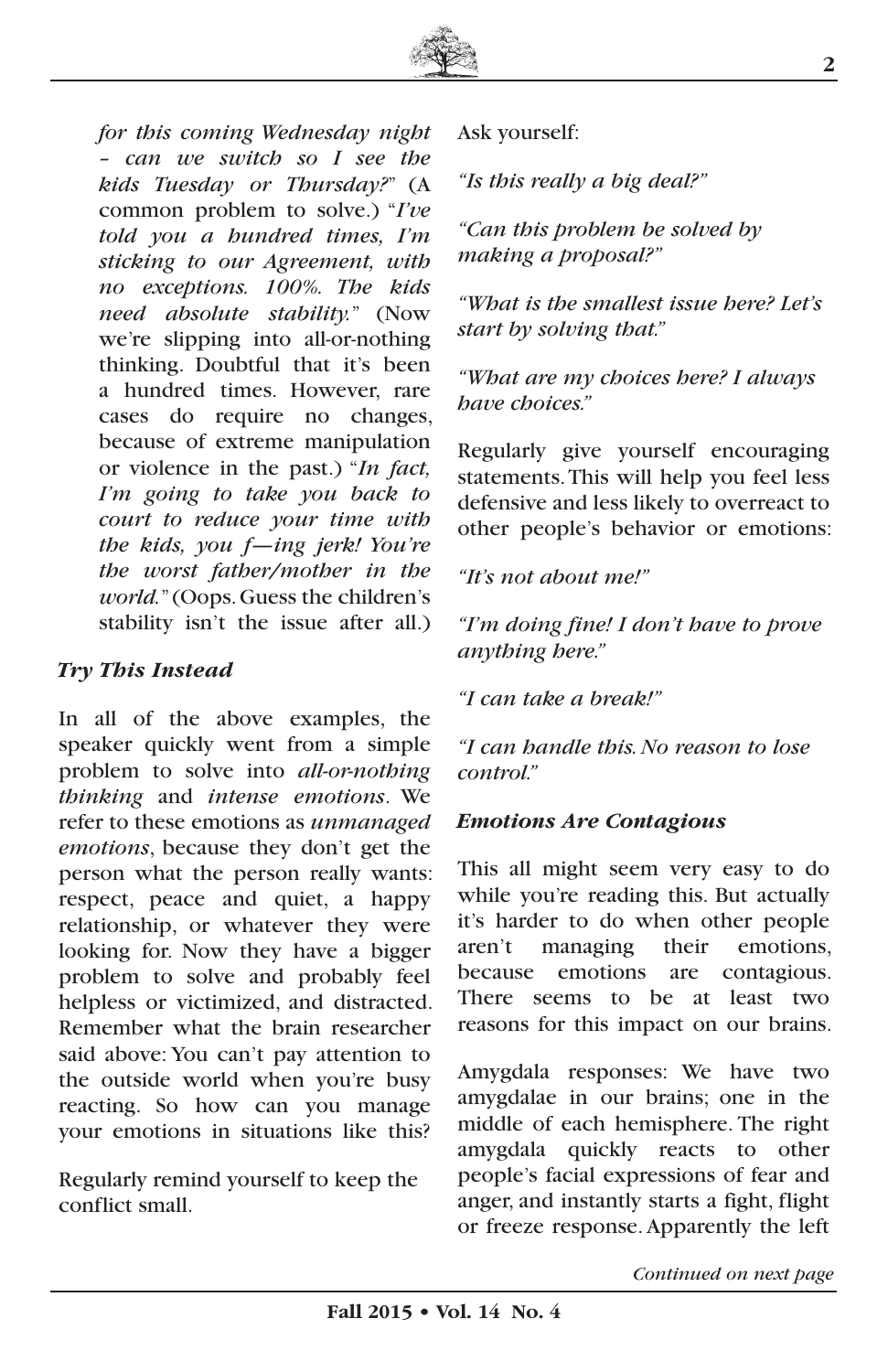

amygdala responds more to threats in writing. You can see the protective response happening when someone else overreacts – it's usually sudden and extreme, and sometimes shocking in an office or in a meeting. But our prefrontal cortex (right behind your forehead) can override the amygdala and say: *Relax, it's not a crisis.* And the amygdala quiets down. This comes with practice – lots of practice telling yourself what's not a crisis. This is a lot of what adolescence is about: figuring out what are real dangers that need fast all-or-nothing action and what are just problems to solve rationally.

Mirror neurons: Apparently we have neurons in our brains that fire when we do something AND when we just watch someone else doing something. Is seems that it's a shortcut to learning – our brains are constantly getting us ready to do what others are doing. It may be a part of our group survival skills that we're born with. Better to quickly run or fight or hide when others are doing so, rather than risk getting isolated and not surviving. But these responses can also be overridden – once you know about this. (So now you know about this.) But it also takes practice.

With this knowledge, you can be more specific with yourself when reminding yourself to keep the conflict small:

*"I don't have to mirror other people's emotions."*

*"I'm just having an amygdala response. But it's not a crisis, so I can relax."*

*"I have a choice: to react or focus on problem-solving. This is just a problem to solve."*

#### *Get Support and Consultation*

Another way to keep the conflict small is to talk to other people and get encouragement for yourself. This way you'll feel less defensive and less anxious. Also, get their consultation suggestions for how to deal with a conflict and help keep it small. Ask: "*Do you think this is a crisis? What do you see as my choices? What do you suggest?*" Just talking to someone else can make a big difference.

You also may be facing a new problem you've never faced before. Don't feel like you have to deal with it alone and don't feel ashamed of yourself for being in your situation. Today, the types of problems most of us face have come up for thousands or millions of other people. Family issues, workplace conflicts, divorce disputes are extremely common. Yet it's easy to see these problems as huge and overwhelming, and become isolated and feel helpless. Remind yourself: "*It's just a problem to solve. I can get consultation and suggestions from someone else. I don't have to deal with this alone.*"

#### *Tune Out Extreme Media*

Much of today's media repeatedly shows dramatic images of people losing control over ordinary problems: from sitcoms to movies to the evening news. They compete to grab your attention with more and more extreme behavior, to get viewers and "market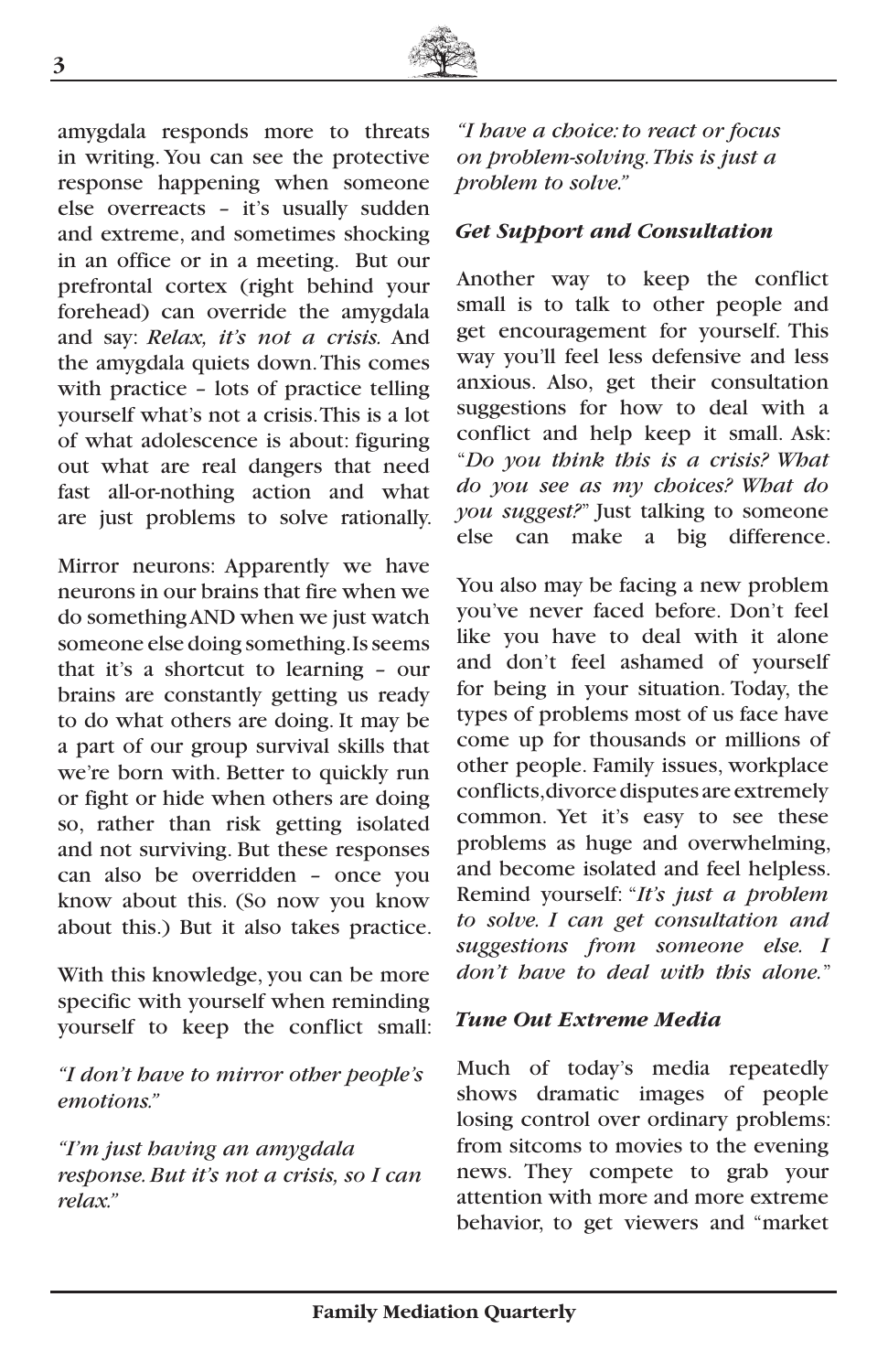

share" in the highly competitive world of modern media. But remember mirror neurons. We are absorbing this extreme loss-of-control behavior we observe, even when we aren't thinking about it. Use your prefrontal cortex and remind yourself: These aren't crises; they're entertainment designed to grab my amygdala and mirror neurons. I can tune this out. It's up to me what I think and feel.

#### *Conclusion*

Modern life has made us more aware of problems around the world, and exposes us constantly to other people's overreactions to problems. However, we can keep the conflict small, by what we tell ourselves and by understanding that we have control over our emotions to a great extent – especially if we practice encouraging statements and getting

support. We're not alone with these problems – at home or at work. We can handle them and get help when we need it. We can "Keep the conflict small!"



**Bill Eddy** is a mediator, lawyer, therapist and the President of the High Conflict Institute based in San Diego. High Conflict Institute provides consultation for high-

conflict situations, coaching for BIFF Responses (written responses that are Brief, Informative, Friendly and Firm), and training for professionals in managing high conflict disputes in legal, workplace, healthcare and educational settings. He is also co-author with L. Georgi DiStefano, LCSW, of the Axiom Award-Winning book: It's All Your Fault at Work! Managing Narcissists and Other High-Conflict People. For books, videos for anyone, free articles or to schedule a training: www.HighConf lictInstitute.com.

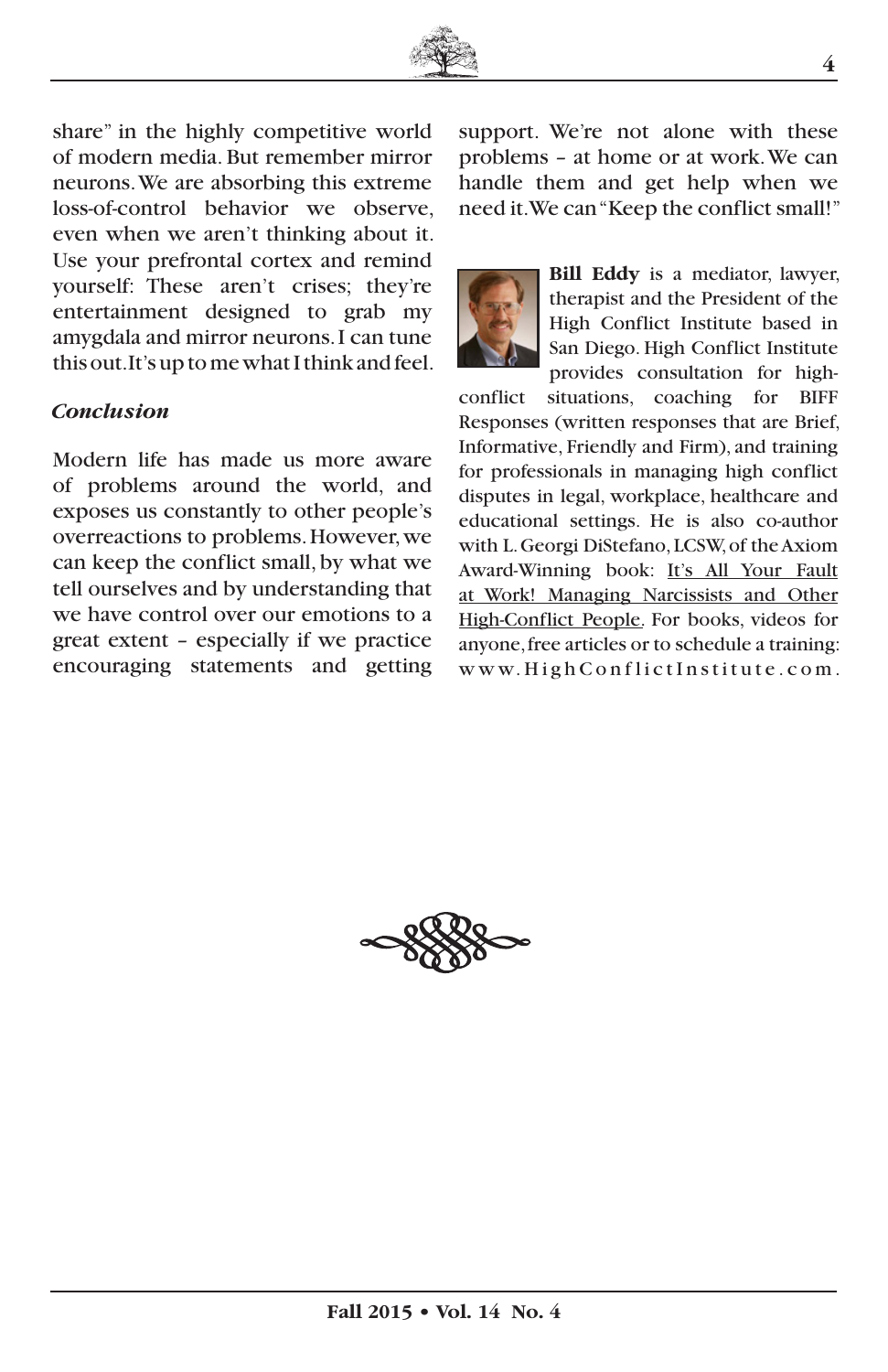

## **THE LARGER SELF**

By Richard Schwartz, Ph.D.

*Editor's note: What follow is the first in a series of articles about Internal Family Systems (IFS) which will appear in the FMQ over the next several issues. A number of mediators in our community believe, as I do, that IFS concepts and tools can have great utility in family mediation work. My goal here is to share some general ideas of IFS, not to provide the detailed information that can be found elsewhere, or to train anyone in it. This first article is a much-abbreviated form of the same title that appears at www. selfleadership.org, the IFS website. The full article, and much more information, can be found there. –KF*

#### **Internal Family Systems:**

Dr. Richard Schwartz developed Internal Family Systems in response to clients' descriptions of experiencing various parts–many extreme–within themselves. He noticed that when these parts felt safe and had their concerns addressed, they were less disruptive and would accede to the wise leadership of what Dr. Schwartz came to call the "Self." In developing IFS, he recognized that, as in systemic family theory, parts take on characteristic roles that help define the inner world of the client. The coordinating Self, which embodies qualities of confidence, openness, and compassion, acts as a center around which the various parts constellate. Because IFS locates the source of healing within the client, the therapist is freed to focus on guiding the client's access

to his or her true Self and supporting the client in harnessing its wisdom. This approach makes IFS a non-pathologizing, hopeful framework within which to practice psychotherapy. It provides an alternative understanding of psychic functioning and healing that allows for innovative techniques in relieving clients' symptoms and suffering.

We all know about those luminous moments of clarity and balance, in our own lives and in those of our clients, which come briefly now and again. However we get there, we suddenly encounter a feeling of inner plenitude and open-heartedness to the world that wasn't there the moment before. The incessant nasty chatter inside our heads ceases, we have a sense of calm spaciousness, as if our minds and hearts and souls had expanded and brightened. Sometimes, these evanescent experiences come in a bright glow of peaceful certainty that everything in the universe is truly okay, and that includes us – you and me individually – in all our poor struggling, imperfect humanity. At other times, we may experience a wave of joyful connection with others that washes away irritation, distrust, and boredom. We feel that, for once, we truly are ourselves, our real selves, free of the inner cacophony that usually assaults us.

For much of my life, the closest I'd come to actually experiencing this kind of blissful oneness was on the basketball court. Over the years I'd become addicted to basketball because of the fleeting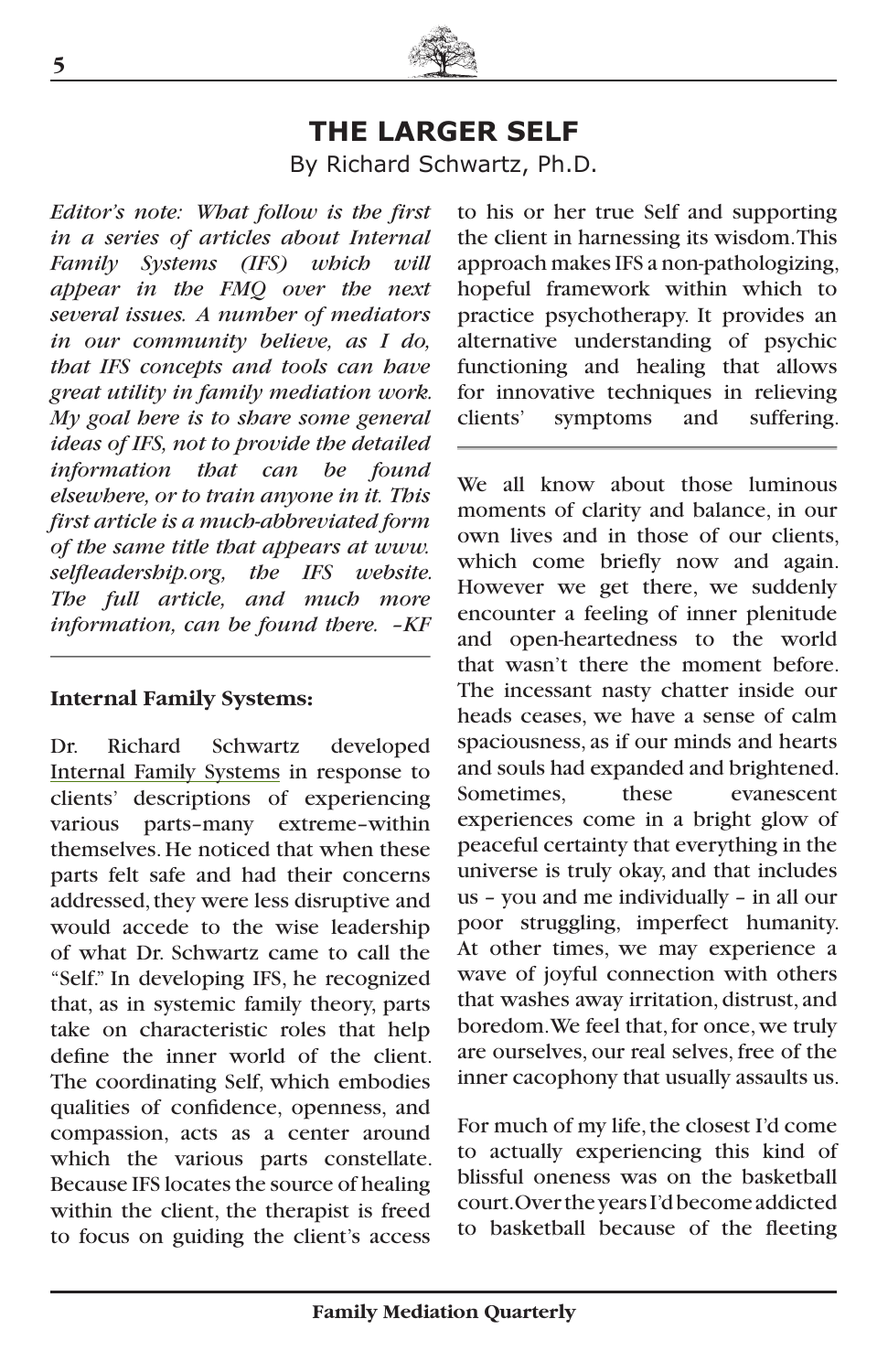

moments when I entered into a state in which my inner critics disappeared and my body seemed to know just what to do. I had total confidence in my abilities and experienced a sense of joy and awe at being spontaneously in the moment.

When I became a family therapist, I longed to experience something similar in sessions with my clients. Instead my work seemed hard, frustrating, and draining. I believed that it was up to me to restructure families – to use the force of my personality to pry apart enmeshed relationships and open up blocked communication patterns. I thought I needed to change clients by pure force of intellect and will. I had to come up with reframes for their symptoms, solutions to their problems, and new perspectives on their dilemmas. And then I had to find a way to motivate them to do the homework I gave them, and to not feel totally frustrated when they didn't. All this responsibility for creating change, and doing it quickly, not only precluded any peak experiences in my work, it was burning me out.

Then in the early 1980's, I began noticing that several clients with eating disorders described extensive internal conversations with what they called different parts of themselves when I asked about what happened inside them to make them binge and purge. I was intrigued. I had one client, Diane, ask the pessimistic voice she was describing why it always told her she was hopeless. The voice responded that it said she was hopeless so that she wouldn't take any risks and get hurt; it was trying to protect her. This seemed like a promising interaction. If this pessimist really had benign intent, then Diane might be able to negotiate a different role for it. But Diane wasn't interested in negotiating. She was angry at this voice and kept telling it to just leave her alone. I asked her why she was so rude to the pessimist and she went on a long diatribe, describing how that voice had made every step she took in life a major hurdle.

It then occurred to me that I wasn't talking to Diane, but to another part of her that constantly fought with the pessimist. In an earlier conversation, Diane had told me about an ongoing war inside her between one voice that pushed her to achieve and the pessimist who told her it was hopeless. Could it be that the pushing part had jumped in while she was talking to the pessimist?

I asked Diane to focus on the voice that was so angry at the pessimist and ask it to stop interfering in her negotiations with the pessimist. To my amazement, it agreed to "step back," and Diane immediately shifted out of the anger she'd felt so strongly seconds before. When I asked Diane how she felt toward the pessimist now, it seemed like a different person answered. In a calm, caring voice, she said she was grateful to it for trying to protect her, and felt sorry that it had to work so hard. Her face and posture had also changed, reflecting the soft compassion in her voice. From that point on, negotiations with the inner pessimist were easy.

I tried this "step back" procedure with several other clients. Sometimes we had to ask two or three voices to not interfere before the client shifted into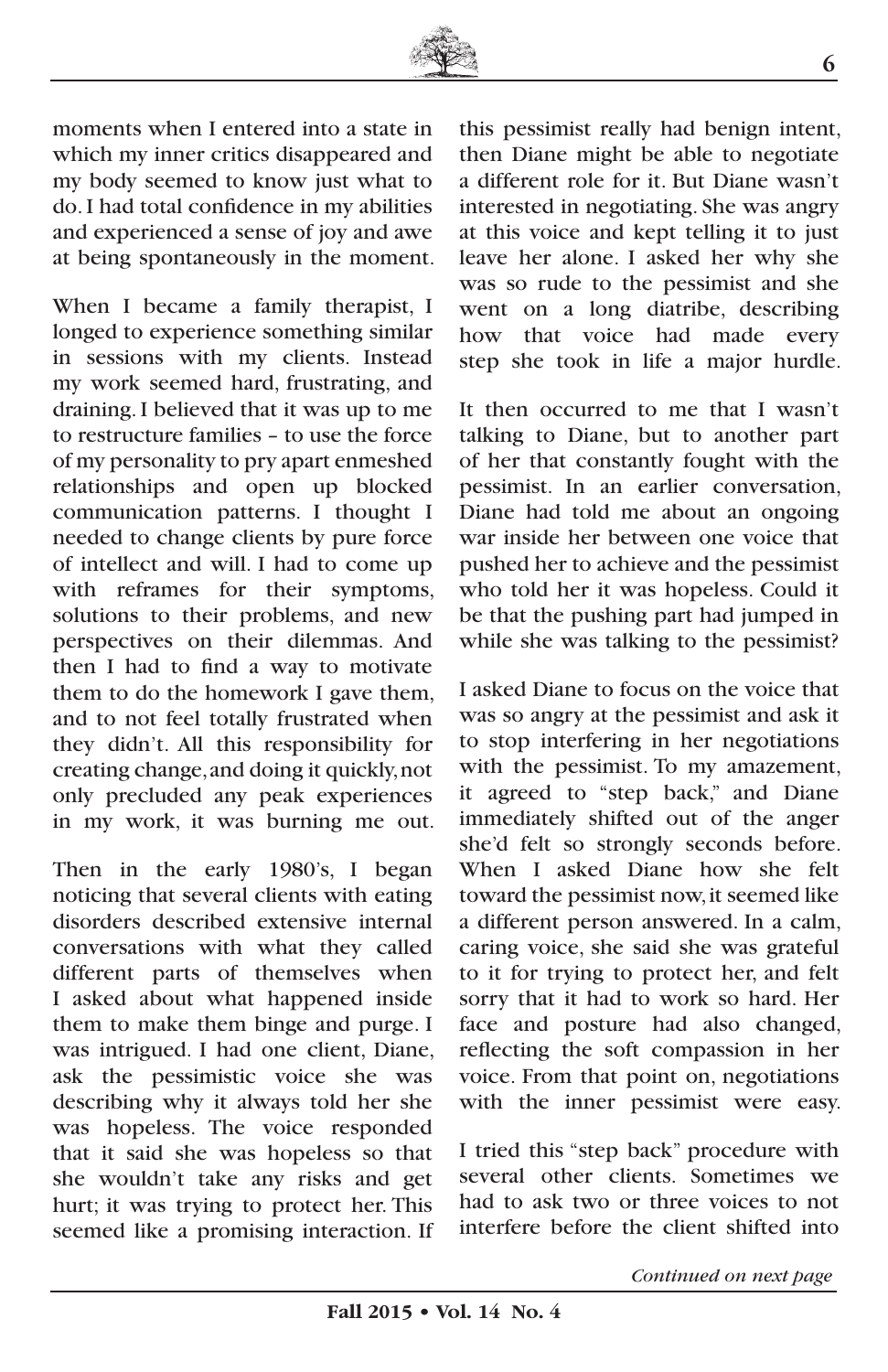

a state similar to Diane's, but we got there nonetheless. When they were in that calm, compassionate state, I'd ask these clients what voice or part was present. They each gave a variation of the following reply: "that's not a part like those other voices are. That's more of who I really am. That's my Self.

I've devoted the ensuing two decades refining methods for helping clients to release this state and to get in this state myself, for I've found that the most important variable in how quickly clients can access their Selves is the degree to which I'm Self-led. When I can be deeply present to my clients from the core of my being, free from anxiety about how I'm doing, or who's in control of the therapy, or whether the client is following the correct therapeutic agenda, clients respond as if the resonance of my Self were a tuning fork that awakens their own. It's this deep, true, and faithful presence of the therapist – without portfolio or baggage – that every client yearns to connect with.

How did I go from often dreading doing therapy, hoping clients would cancel, and feeling chronically depleted, to enjoying therapy as a spiritual practice filled with experiences of connection and awe-inspiring beauty? How did I come to be as refreshed after an intense therapy session as if I'd been meditating for an hour? How did doing therapy come to replace playing basketball as my greatest source of that flow feeling?

The short answer is that over the years, I've come to trust the healing power of what I'll call the Self in clients and in myself. When there's a critical mass of Self

in a therapy office, healing just happens. When I'm able to embody a lot of Self, as was the case with Margie, clients can sense in my voice, eyes, movements, and overall presence that I care a great deal about them, know what I'm doing, won't be judging them, and love working with them. Consequently, their inner protectors relax, which releases more of their Self. They then begin to relate to themselves with far more curiosity, confidence, and compassion.

As clients embody more Self, their inner dialogues change spontaneously. They stop berating themselves and instead, get to know, rather than try to eliminate, the extreme inner voices or emotions that have plagued them. At those times they tell me, they feel "lighter," their minds feel somehow more "open" and "free." Even clients who've shown little insight into their problems are suddenly able to trace the trajectory of their own feelings and emotional histories with startling clarity and understanding.

What's particularly impressed me in those moments isn't only that my clients, once they've discovered the Self at the core of their being, show characteristics of insight, self-understanding and acceptance, stability and personal growth, but that even disturbed clients, who'd seem to be unlikely candidates for such shifts so often are able to experience the same qualities.

The more this happened, the more I felt confronted by what were in essence spiritual questions that simply couldn't be addressed in the terms of<br>problem-solving, symptom-focused, symptom-focused, results-orientated, clinical technique. It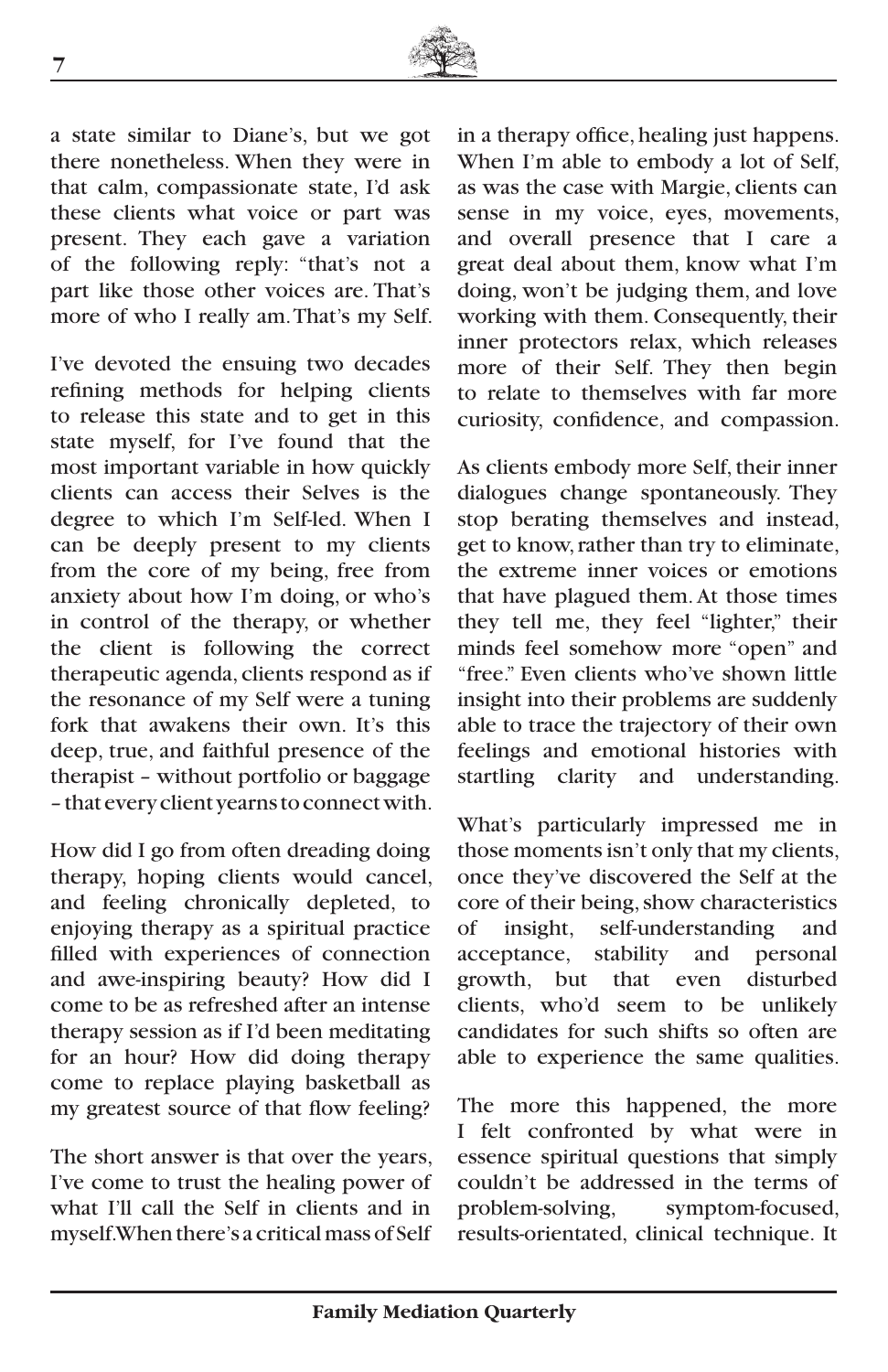

turns out that the divine within – what the Christians call the soul or Christ Consciousness, Buddhists call Buddha Nature, the Hindus Atman, the Taoists Tao, the Sufis the Beloved, the Quakers the Inner Light – often doesn't take years of meditative practice to access because it exists in all of us, just below the surface of our extreme parts. Once they agree to separate from us, we suddenly have access to who we really are.

I have also found, however, that the most important variable in how quickly clients can access their Self is the degree to which I am fully present and Self-led. It's this presence that constitutes the healing element in psychotherapy regardless of the method or philosophy of the practitioner.

In this age of highly technical therapies, manualized methodologies, pharmaceutical propaganda, and, of course, the managed-care-generated atmosphere of therapy-lite, it's hard to remember the healing potential of your openhearted presence. And yet, patiently being with clients from the deepest core of ourselves is the most important resource we have to offer. I've learned that if I fully trust the power of my Self, I can also trust the power of my client's Self. If I can show up with confidence, and compassion, and curiosity, my client, eventually, will show up, too, and we can spend much of our time together with a river of energy flowing between us. When that happens, we both heal.



**Richard Schwartz** earned his Ph.D. in Marriage and Family Therapy from Purdue University, after which he began a long association with the Institute

for Juvenile Research at the University of Illinois at Chicago, and more recently at The Family Institute at Northwestern University, attaining the status of Associate Professor at both institutions. He is coauthor, with Michael Nichols, of Family Therapy: Concepts and Methods, the most widely used family therapy text in the United States.

He has also published four books and over fifty articles about IFS. His books include Internal Family Systems Therapy, Introduction to the Internal Family Systems Model, and The Mosaic Mind (with Regina Goulding), as well as Metaframeworks (with Doug Breunlin and Betty Karrer). His most recent book is about using IFS with couples, titled You Are The One You've Been Waiting For. Dr. Schwartz lives and practices in Brookline, MA*.*

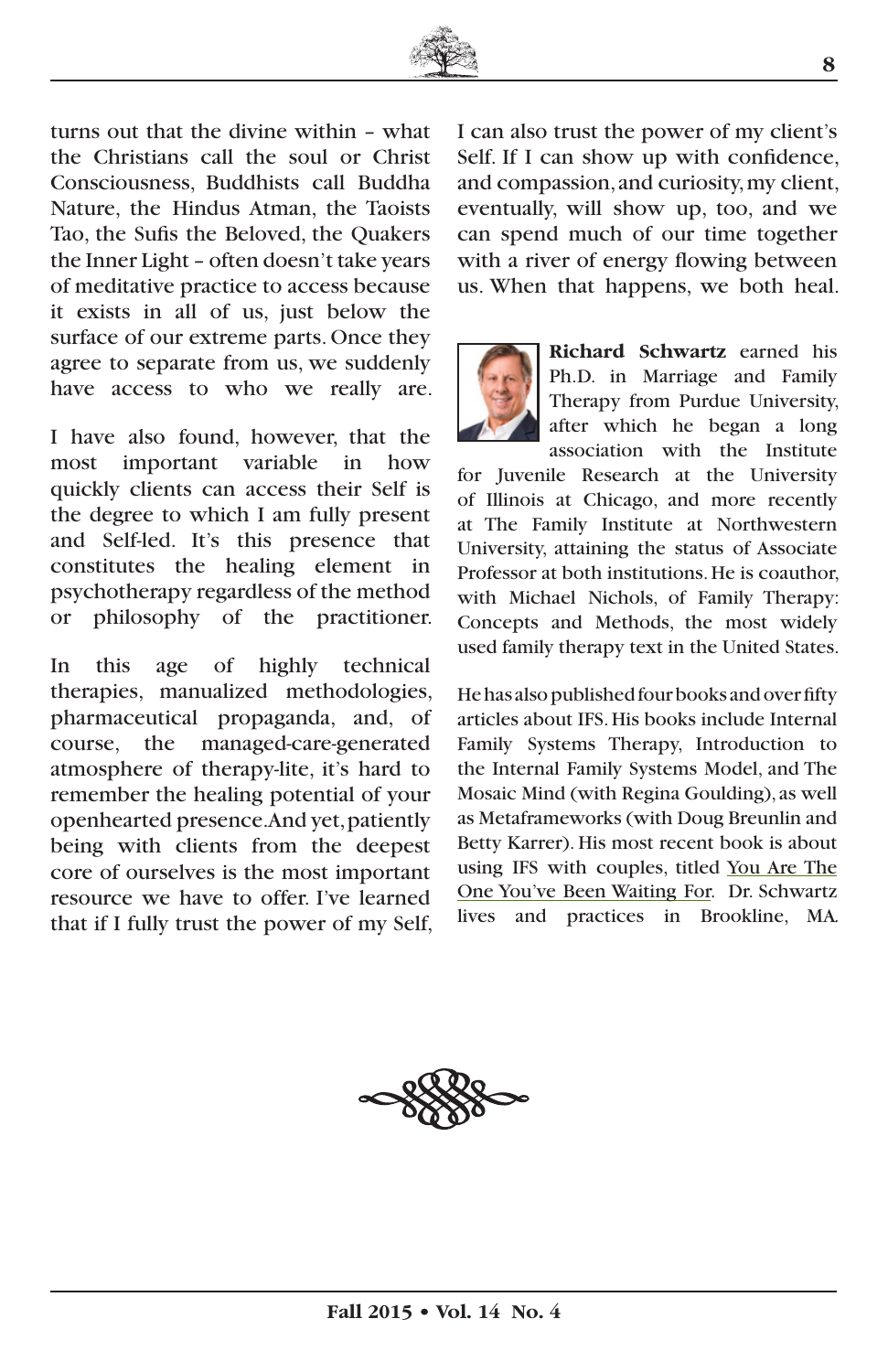

## **DIVORCE MEDIATION: THE BEST FORUM FOR FAMILIES WITH SPECIAL NEEDS CHILDREN**

By Dr. Lynne C. Halem

Families who have children with special needs constitute a significant percentage of the divorced population. This should come as no surprise. After all, marriage is full of trials and pitfalls. Daily, the stamina of spouses is subject to testing. Children, all children, present a mixed blessing. Some times they may help to save a marriage; other times they add to the stresses of daily living in ways that parents are not able to handle.

Of course, statistics calculating the interactions of real live people cannot be analyzed so simplistically. Thus, to state that families with special needs children figure more prominently

in the depiction of divorced couples cannot be taken at face value. After all, there are many different kinds of special needs children, ranging from those with mild physical and mental difficulties to those who are severely handicapped. The conclusion to be drawn here is only that the parents of special needs children may need to have more skills and agility in coping with family issues and with systems that pose problems for helping their children to thrive. Schools, hospitals, and the like are not easy to negotiate, posing a challenge for all who seek to maximize the services available for their children. These obstacles may constitute a hurdle that presents "one problem too many" for the family unit.

Regardless of divorce statistics and regardless of the accuracy, or lack there of, of the statistics, parents with special needs children who elect to mediate their divorce, or at the least their parenting plans and custodial arrangements, produce agreements that best serve their children.

## **"[P]arents of special needs children may need to have more skills and agility in coping with family issues and with systems that pose problems for helping their children to thrive.**

Mediation presents a collaborative,<br>problem-solving approach for problem-solving approach for identifying and dealing with present and future issues and problems. The more questions that need to be answered, the more problems to be resolved, the more mediation is the process of choice. The back-and-forth interactions of legal negotiations or the imposition of judicial rulings do not provide the data or the forum for dealing with this kind of decision making, in which it is essential to involve parental interactions with each other, with their children, and with the organizations and services from whom their children receive or may receive services.

What kind of questions should your mediation address?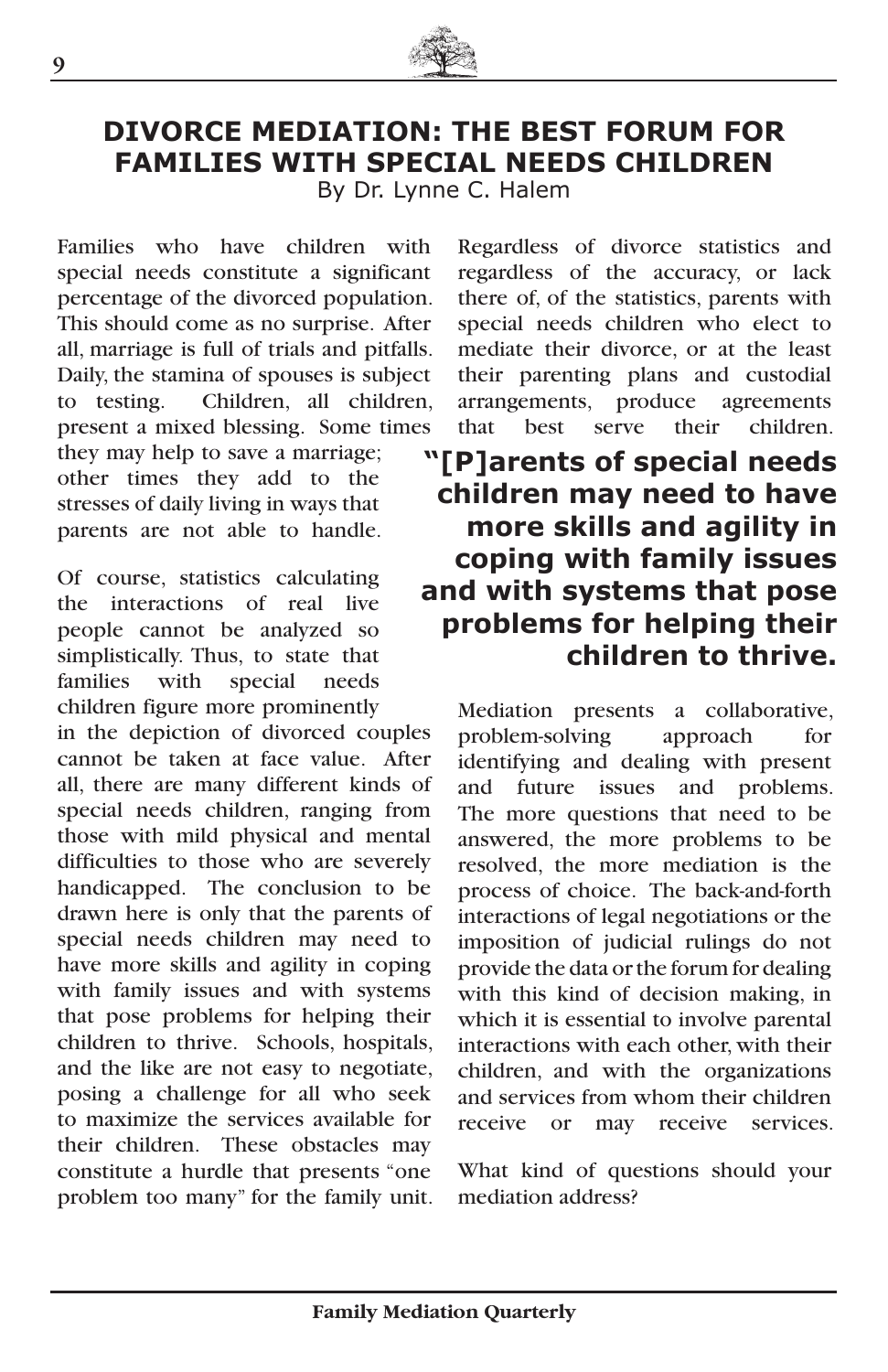

•Where will the child reside? Will the child move back and forth on a fairly equal basis between two homes or will there be one primary home? And, if there is one primary home, how is time with the other parent structured? In some cases, questions may also pertain to the nature of the housing. Are there, for example, any physical requirements or any location requirements (e.g., near schooling)? Not to be overlooked is cost. Will assets have to be used, such as the marital home, or will assets have to be liquidated to finance an agreement? As the questions multiply, the collaborative nature of the mediation process provides an ideal forum for crunching numbers and weighing advantages and disadvantages which are focused, on achieving the long-term best interests of the child.

• How is child support calculated for parents with special needs children? Are there specific expenses required that need to be recognized in a certain way?

Does one parent bear the burden of the "extra" costs, or will it be shared equally? Is one parent's financial liability offset by greater responsibility for the child's day-to-day care by the other parent? Is ability to pay and ability (or desire) to assume more of the hands-on oversight and involvement not considered a trade-off, but rather a reflection of what is most logical and practical in the best interests of the child?

• Are any of these costs borne by the state, or will they be in the future? How would that affect the financial settlement? And, if the laws should change, will a return to the mediation table be required? Or, can parents agree in advance how to handle such changes?

•What kind of custodial arrangements are made in the event of the death of either parent? Who would be the custodian or custodians in the event of the death of both parents prior to the emancipation of the child?

•How will information about the child's IEP and other evaluative reports be shared? Will parents attend evaluative and other meetings together? How will decisions about the child be made? Are both parents equal decision makers, jointly making decisions? Or is one parent the primary decision maker with or without input from the other parent?

•How do parents determine services to be used for the child? What if an advocate needs to be retained? Is private school a consideration to be pursued by the parents outside of the public school system and at their cost or through advocacy of the school system?

•How is the daily schedule structured? What arrangements are made for before and after school? What kind of parental involvement is agreed upon for bedtime rituals? How is parental time divided for holidays, special days, and school vacation periods?

Although I have enumerated only a smattering of the many questions to be answered and issues to be resolved, the mediation process holds the key to reaching agreements. At CMDR, a skilled mediator knows the questions to ask and how to guide the couple in problem solving focused on the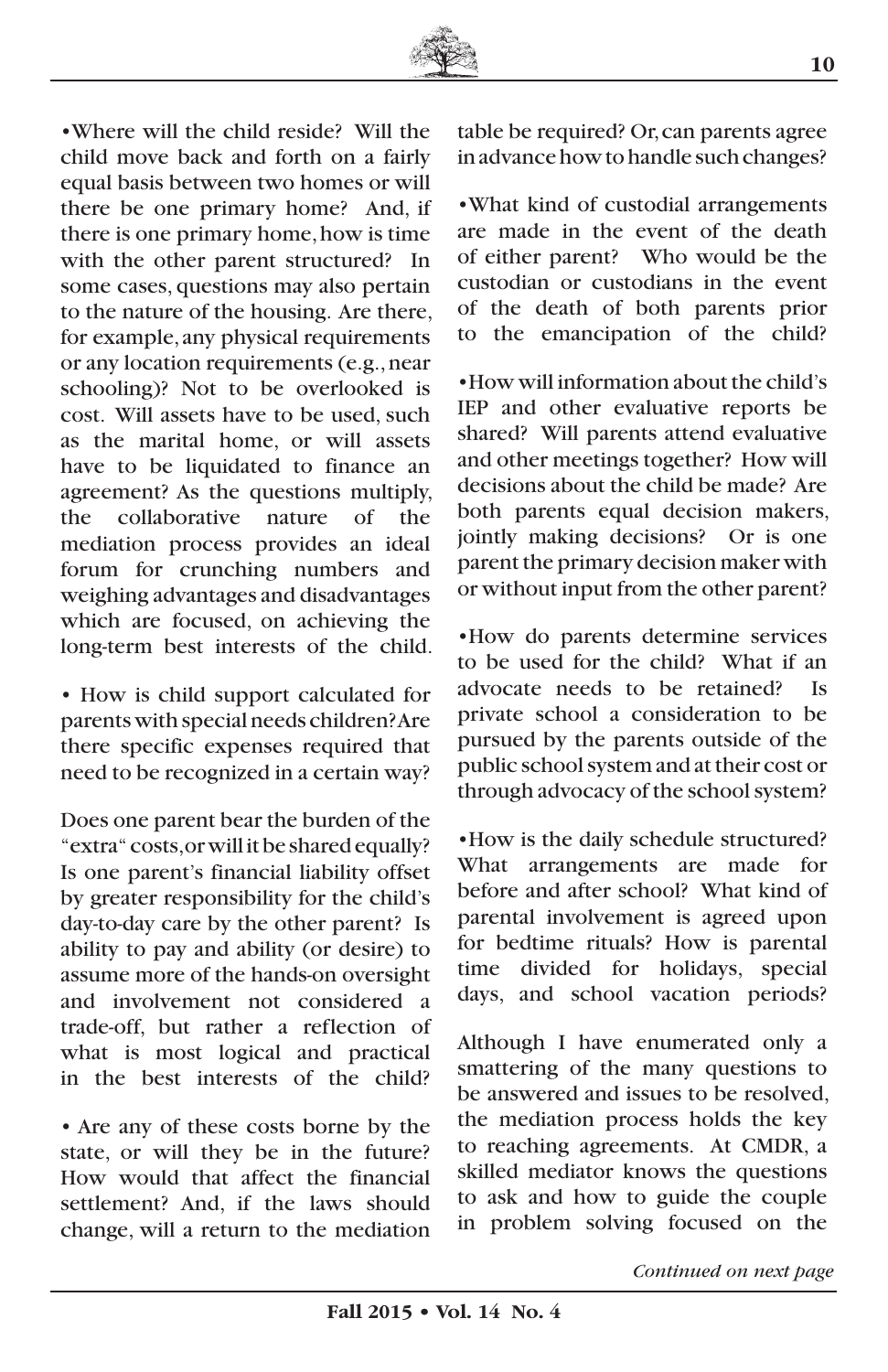

child's best interests. Parents who feel that they play important roles in the determination of their child's welfare typically are more committed to the care and financial support needed to carry out key objectives. Participation in the mediation process not only inspires collaborative problem solving, but also helps to build a lifelong partnership between parents.

This article first appeared on mediate.com



**Dr. Lynne C. Halem** is the director at the Centre for Mediation & Dispute Resolution in Wellesley, MA. Dr. Halem has worked in the mediation field

since 1982. She is on the Family Dispute Service Panel of the American Arbitration Association and a past board member of the Divorce Center, Inc. Dr. Halem served two terms as President of the Massachusetts Council of Family Mediation. She has been featured in *Boston Globe* and *Boston Herald* articles on divorce mediation and has appeared on television and radio programs as an expert in the field of mediation and alternative dispute resolution.

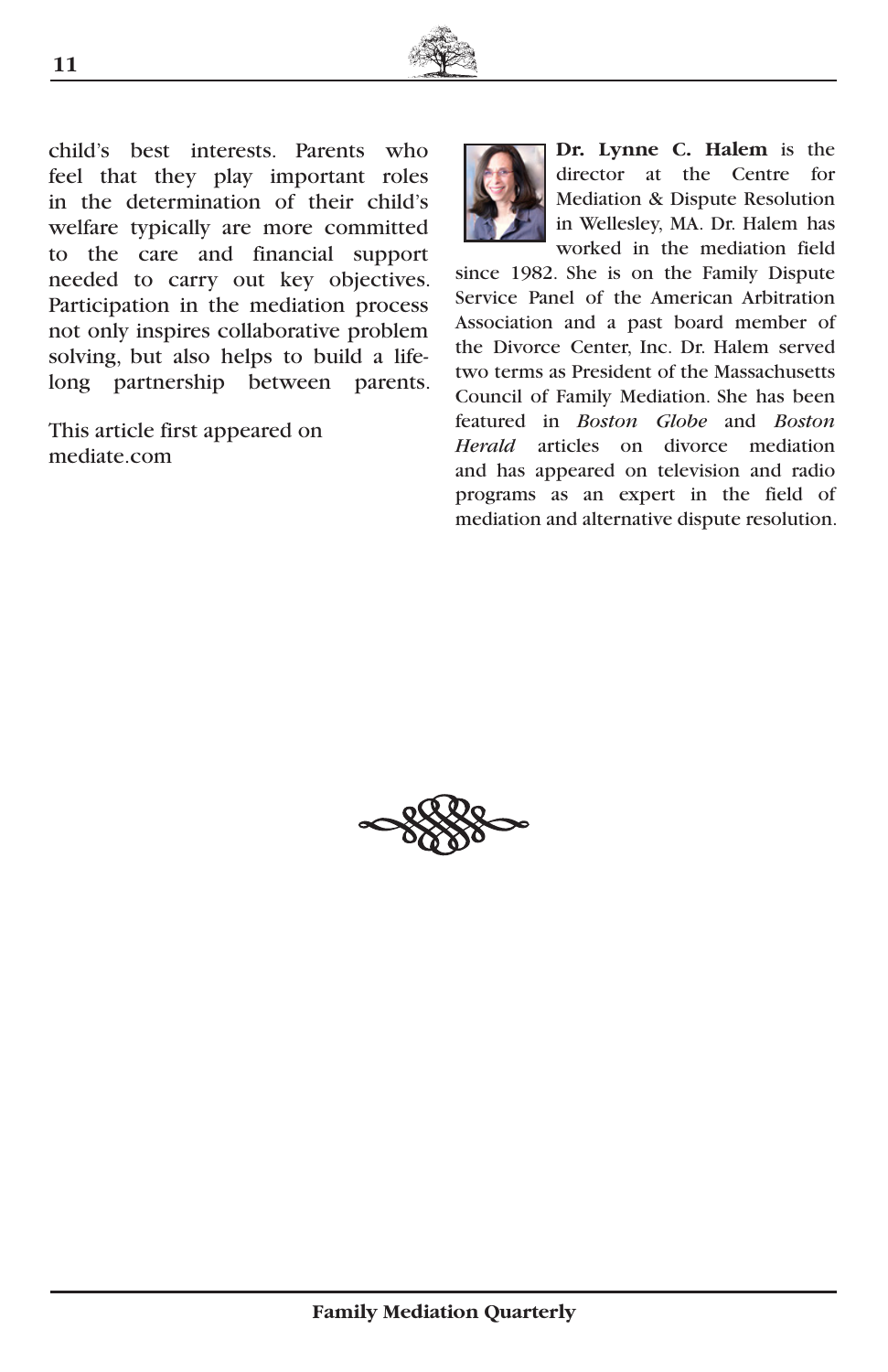

## **MAKING A FEDERAL CASE OF SURVIVING SEPARATION AGREEMENTS**

By William M. Levine and E. Chouteau Levine

Originally published in *Massachusetts Lawyers Weekly*, Volume 43, Issue No. 50 (August 3, 2015).

The divorce bar does not often look to the federal trial court for guidance in family law matters. In fact, outside of discovery and the Rules of Civil Procedure, we rarely look to federal courts at all when constitutional rights are not at issue.

But U.S. District Court Judge William G. Young's ruling in *Irish v. Irish* is a noteworthy exception.

Young's findings and conclusions establish contractual liability from a former husband's false statement on his Supplemental Probate Court Rule 401 Financial Statement, filed in a Middlesex Probate & Family Court divorce case and referred to in a separation agreement that the state court incorporated into its divorce judgment. Critically, the agreement survived incorporation in the judgment and did not merge therein.

The federal case concerns a payout to defendant Craig S. Irish that plaintiff Dawn E. Irish, and now Judge Young, view as a form of phantom equity, in which the former wife has continuing contractual rights. Young makes quick and eloquent work of Mr. Irish's contention that a substantial sum received by him after divorce was merely a bonus and, thus, outside the scope of Ms. Irish's property claims. The forum and the substance both merit close consideration for divorce lawyers.

#### **Contract claim vs. contempt or Rule 60**

Enforcement actions arising from divorce are typically heard in Probate Court contempt proceedings. That court has equitable powers to enforce its own judgments, into which separation agreements are routinely incorporated. Mass. R. Dom. Rel. P. 60(b) (1)-(3) governs motions for relief from judgment for causes including fraud. Those, too, are Probate Court remedies.

We do not know why the *Irish* case left the Probate Court and veered instead to an action at law, let alone in federal court, but we can speculate a bit. The plaintiff initially sued two business entities as well has her former husband, and jurisdiction may have been a challenge in the divorce court.

Second, Rule  $60(b)(1)-(3)$  motions have a one-year limitation from entry of judgment. The *Irish* findings suggest that two years passed from judgment to filing, so Rule 60 proceedings appear to have been time-barred.

Third, the plaintiff may have sought benefit from the lower standard of proof required in a contract action as compared to contempt proceedings (preponderance, rather than clear and convincing evidence), given the technical challenges of the case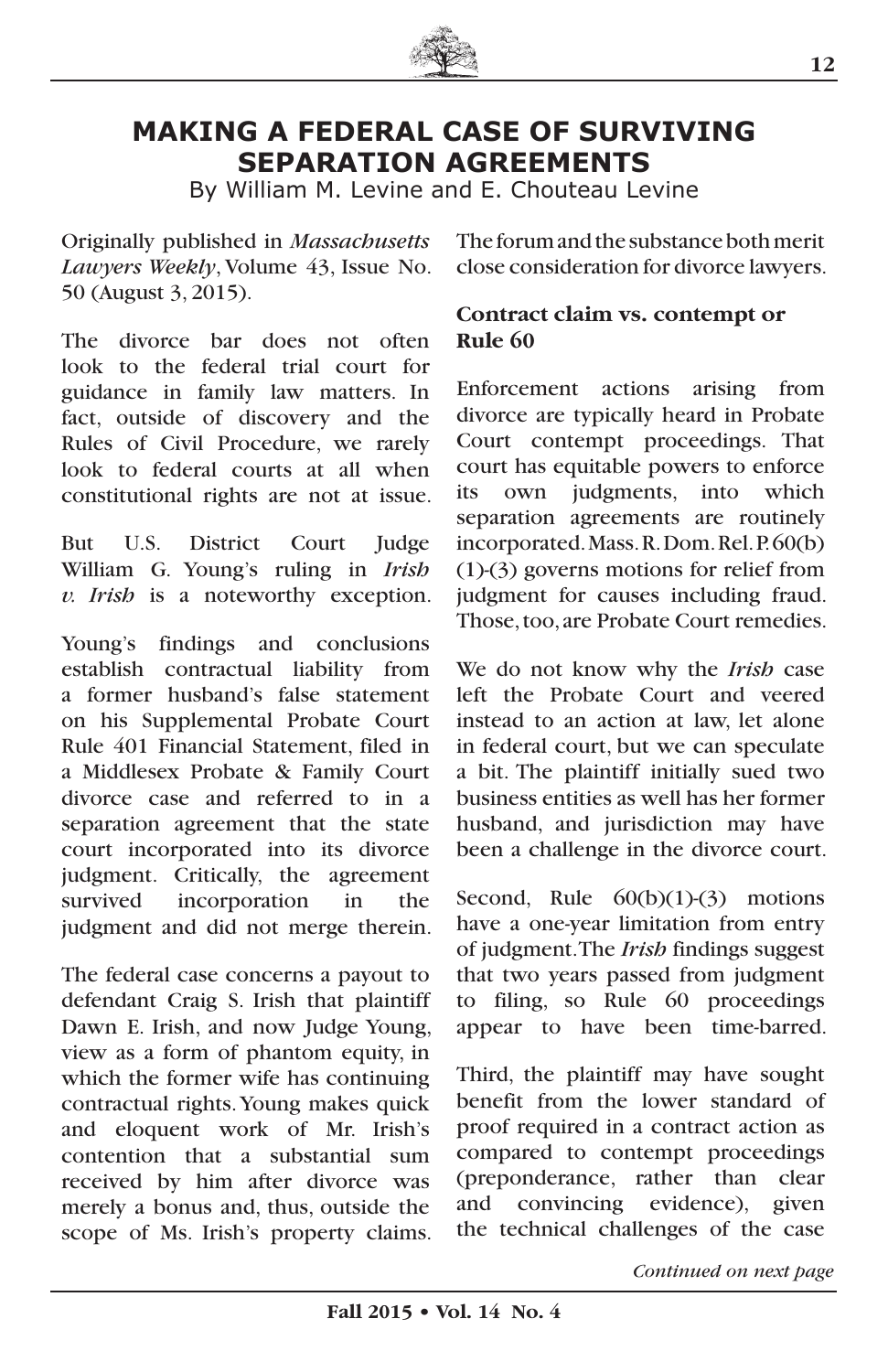

and the number of critical judicial inferences required for success.

Finally, the separation agreement itself appears not to be ambiguous, which may have limited the admission of parol evidence, otherwise admissible to prove breach of contract.

The decision did not disclose why federal jurisdiction attached, nor if it had been a source of controversy, but the multiple defendants suggest that diversity jurisdiction is the answer. Whatever the reason, Young found himself with the rare duty of addressing an equitable property division case, which, he carefully notes, is normally the exclusive province of state courts.

Addressing the issue, Young concludes that the matter does not impinge on the "domestic relations exception," or the state's preclusive right to "obtain, alter or amend" a divorce judgment, established in state law and recognized by the 1st U.S. Circuit Court of Appeals.

The case demonstrates that divorce practitioners need to think about enforcement matters broadly. Without creative and compelling advocacy, Young would not have encountered the *Irish* case at all. Breach of contract is rarely a practical remedy for individuals. The costs and duration are simply too great. The remedies at law lack coercive equitable powers. Most enforcement matters can be handled more expeditiously, and less expensively, in the Probate Court. But sometimes, in some circumstances, the opposite is true. Ms. Irish found her way into the civil side of the federal court, a decision that must look awfully good to her right now.

#### **'Boilerplate' matters**

Without the two essential features of the underlying separation agreement, Mr. Irish's conduct may be a wrong without a remedy. Both provisions appear generally in what is frequently called the "boilerplate" section of the agreement. Those are the more or less generic provisions that lawyers include in everyone's separation agreements, often with little or no editing, from case to case.

Most clients skim over the dense legal language, and their lawyers often struggle to capture the attention of clients in review of these important provisions. They are far more interested in the specifically negotiated terms that relate to their own family.

The *Irish* case contains two prime examples of why boilerplate is so important. First, Young found that the separation agreement contains a set of provisions that incorporate both parties' Supplemental Probate Court Rule 401 financial statements into the agreement by reference, with each party swearing to and then warranting accuracy.

Second, the separation agreement provides that it survives incorporation in the divorce judgment, meaning that all provisions remain contractual despite their incorporation into the divorce judgment. Conversely, merger would mean that the terms cease to have significance as a contract, but exist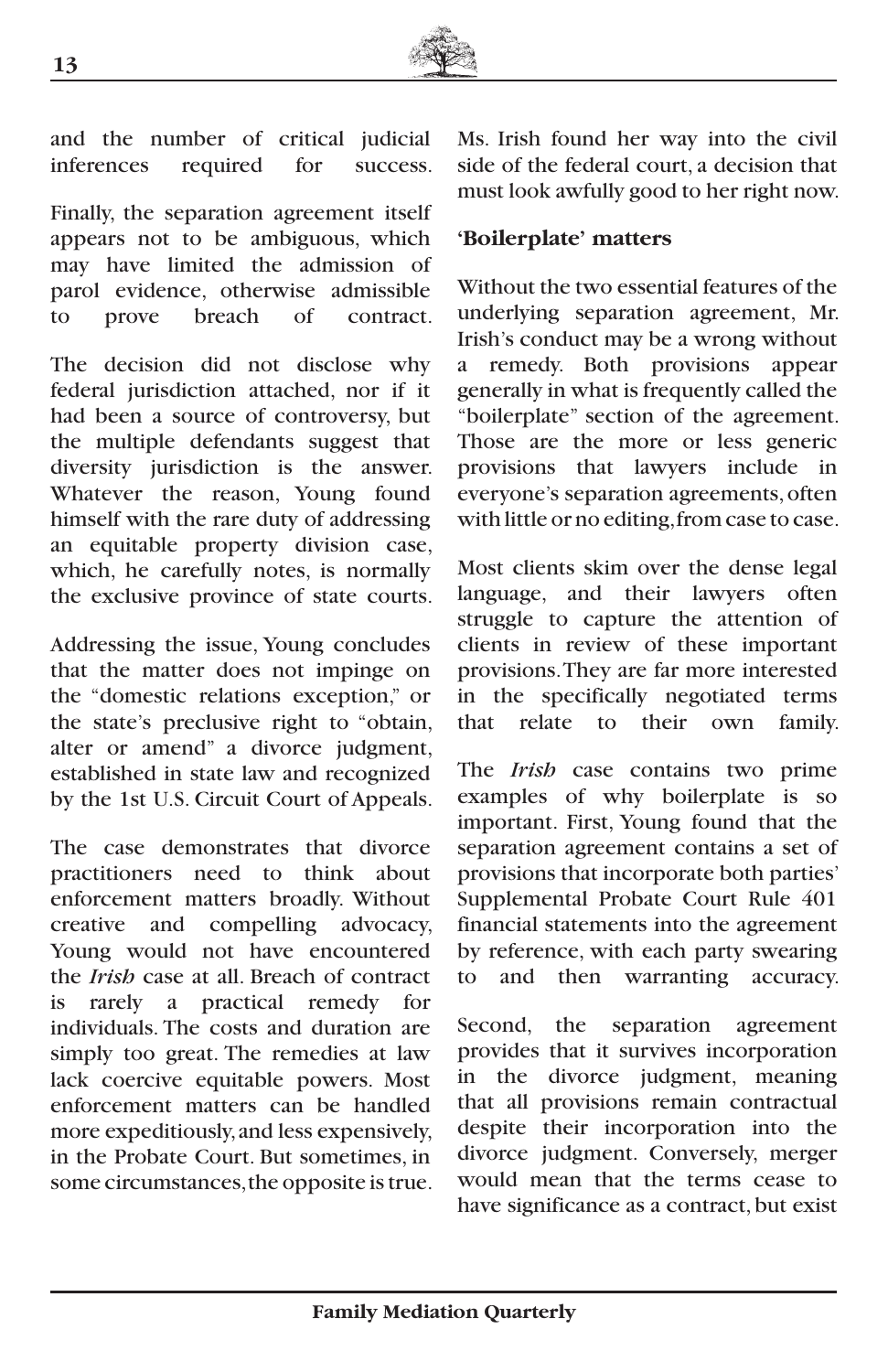

thereafter as the terms of a judgment only.

Without both provisions, Young would have had no "hook" on which to hang a breach of contract. Effective drafting turned a Rule 401 violation into a contract breach, enhancing the integrity of the transaction and expanding the potential remedies for the aggrieved party.

Without that kind of language, Ms. Irish may well have found herself out of court — and out of luck.

#### **Merger and survival care**

Too often, merger and survival are treated indifferently or without sufficient specificity.

For many years, divorce lawyers recited that entire separation agreements merged, meaning that when incorporated into the Probate Court judgment, the agreement ceased to exist as an independent contract, except where explicitly noted. That limited enforcement to contempt actions, as no contract existed from which a breach could arise.

Sometimes, drafters designate property distribution for survival, but allow the agreement otherwise to merge in the judgment.

Neither of those approaches is sufficient. They do not insulate important foundational contract terms from later modification, as all merged terms are subject to later modification by the Probate Court.

More importantly, they needlessly give away enforceability for breach of contract, undermining the parties' mutual intent

and reducing enforcement remedies.

Fortunately, in recent years, drafting has generally evolved in a manner that is more protective of contract language. Rather than have default merger with surviving terms called out, the better practice by far is to draft survival as the default status, with care to exclude that which must be merged, such as custody and parenting matters and, typically, child support.

The *Irish* separation agreement protected the integrity of the deal and gave Ms. Irish a remedial option that otherwise would been foreclosed. Clearly, Young found Mr. Irish's behavior compelling, but with the wrong contract terms, Ms. Irish would have been halfarmed. Comprehensive agreement drafting closed the loop of liability.

#### **Conclusion**

It takes nothing away from the resourceful lawyers who made Mr. Irish's financial statement a federal case, but half of the winning ammunition was good "boilerplate." That should be reaffirming for all who toil at creating effective and enforceable separation agreements.



**William M. Levine, Esq. and Hon. E. Chouteau Levine (Ret.)** are principals of Levine Dispute

Resolution Center, LLC in Westwood and Northhampton, MA. Bill may be reached at wmlevine@levinedisputeresolution. com; and Chouteau may be reached at eclevine@levinedisputeresolution.com.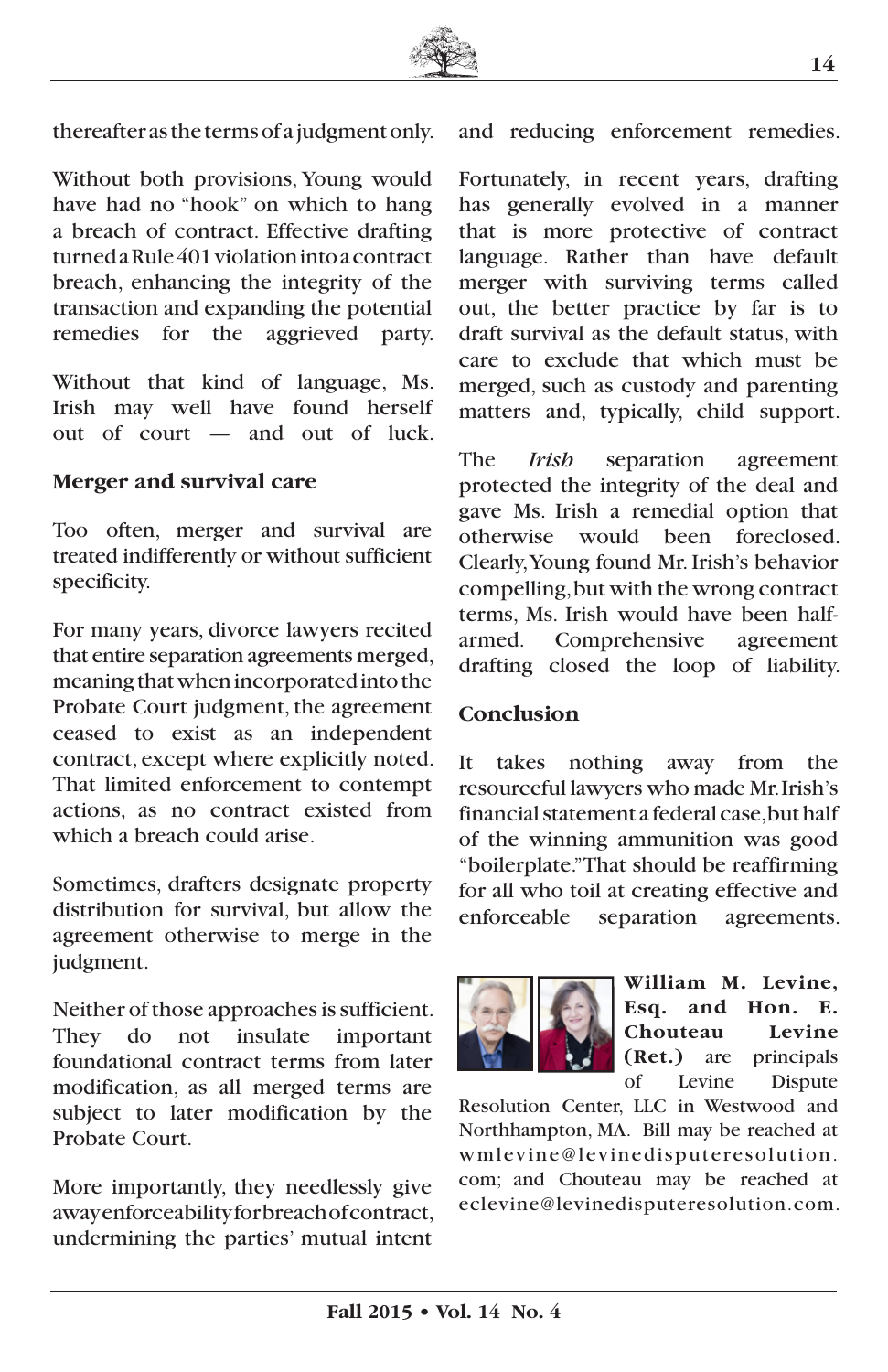

## **WHAT DOES THE MEDIATOR SAY WHEN THE PARTIES ASK FOR A RECOMMENDATION ABOUT WHEN TO DIVIDE JOINT ACCOUNTS?**

by John Fiske

John Fiske invites your thoughts and offers his own…

*Thought for the Day at 6 am*

Dear Bill and Sally:

ACBD.

Good Wishes,

John

P.S. That is the recommendation of the Harvard Program on Negotiation to any person, organization or country that wants a relationship with someone else. **A**lways **C**onsult **B**efore **D**eciding.

That is also my answer to your excellent question yesterday if I had any recommendation about when to divide joint bank accounts. If you were to agree to consult each other before spending more than \$XX, that would take a lot of pressure off you both. The trap many couples fall into is worrying about the other person taking OUR money for HER or HIS personal use without checking with the other spouse first.

You may already know of the useful Probate and Family Court Rule 411 which creates an automatic restraining order. When a complaint for divorce is filed it restrains the plaintiff, and when it is served on the defendant it restrains the defendant. From what?

"Neither party shall sell...or in any way dispose of any property... belonging to either party except (a) as is required for reasonable expenses of living; (b) in the ordinary and usual course of business; ...(e) written agreement by both parties....."

So my "advantages and disadvantages" answer depends on whether you agree to consult each other before taking more than \$XX out of the joint account. Without such agreement you risk offending the other by spending joint account money, however innocently: to avoid that you should consider dividing your joint accounts right now. With such agreement you can take your time during what Sally called last night "this temporary transition between two different systems" which I believe was also a point made by Bill. In a paradoxical way, such an agreement becomes quite liberating for both of you. The whole issue of control goes away and you can take your time. That what your mediator thinks. The answer, of course, is it is always up to you.

Sleep well.



**John A. Fiske** is of counsel at Healy, Fiske, Richmond & Matthew, a Cambridge firm concentrating in family law and mediation.

www.mediate.com/fiske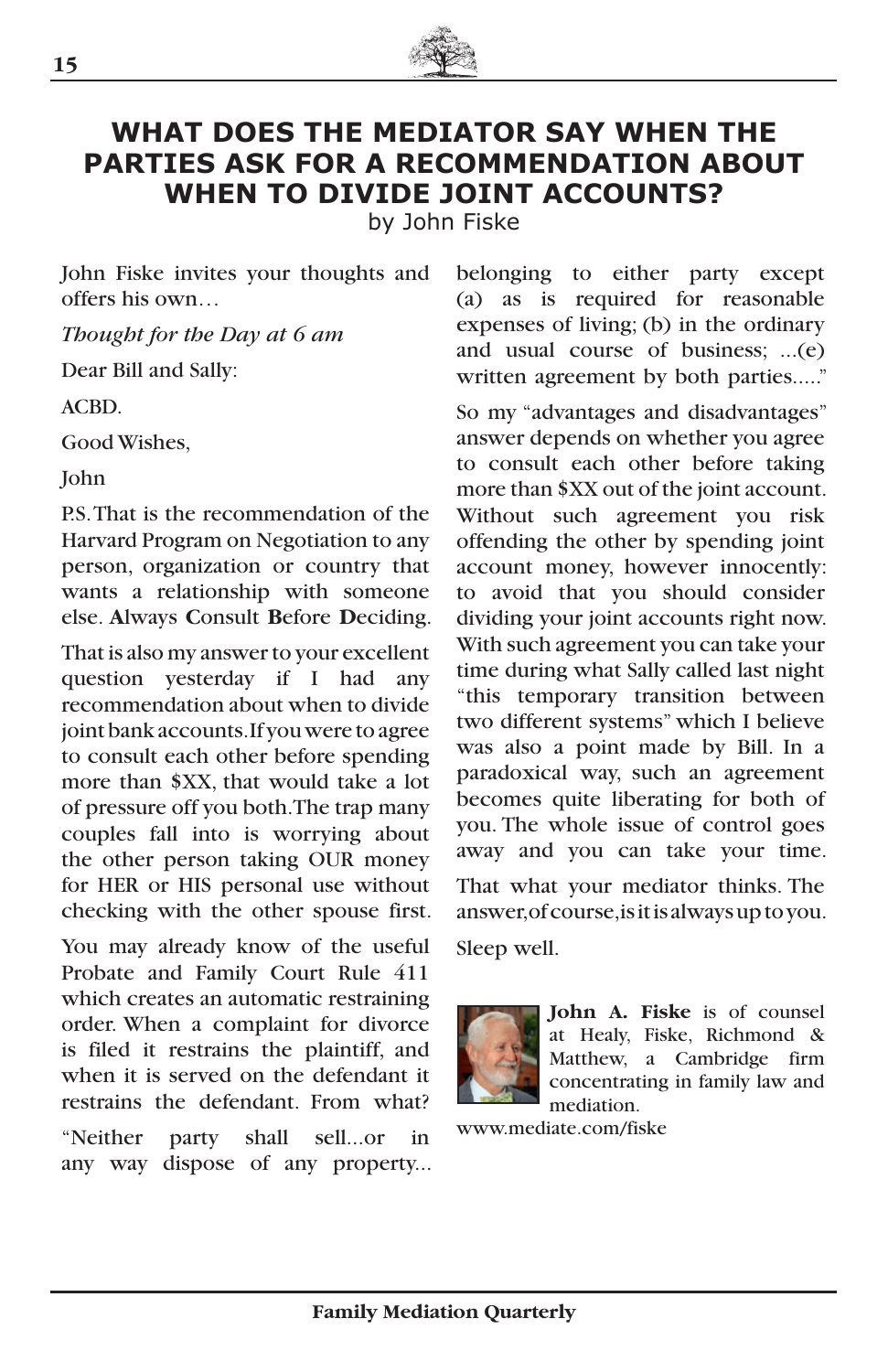

## **THE SECRET KEY TO MINIMIZING DIVORCE DRAMA: MANAGING EXPECTATIONS!**

By Karen Covy, Esq.

How do you think divorce – and specifically YOUR divorce if you are in the middle of one – should go? Should everything be amicable? Should you be able to get along for the sake of the kids? Or, do you think it is more likely that you and your spouse will be battling like Roman gladiators over everything from your 401(k) Plan to the tupperware? However you think things SHOULD go, those are your expectations. Managing expectations and making sure yours are realistic, can make the difference between having a relatively peaceful divorce, and one that has more drama than a reality TV show!

#### **Common Divorce Expectations**

The first thing to understand about expectations is that they are always futurefocused. By definition, an "expectation" is the act or state of looking forward to something. An expectation is not something that has already

happened. It is something that we expect will happen. The sticky part is that, because our expectations are so ingrained in the way we see the world, we often don't realize that what we expect might not ever occur.

When it comes to divorce, everyone has expectations! Those expectations include everything from what you believe you are entitled to get, to how the process is likely to go, and what you think should happen with the kids. You have ideas about how long your divorce should take, what it should cost, and what a "fair" settlement would be.

The problem with expectations is that, a lot of times (especially in divorce) they are not realistic. They also tend to hide. For example, even though you may have no idea about how the divorce system works, you probably expect it to be fair. Even though you don't know how your spouse is going to act during the divorce, you probably expect him/ her to behave the same way they behaved while you were married. (… which may or may not be a good thing!)

## **"[B]ecause our expectations are so ingrained in the way we see the world, we often don't realize that what we expect might not ever occur."**

The point is that, even if you don't realize it, you expect certain things from your spouse, your situation and your divorce. Those expectations set the stage for how much drama you are likely to experience in your divorce.

#### **Are You Expecting the Best or Expecting the Worst?**

People who expect the best think that everything (or at least all of the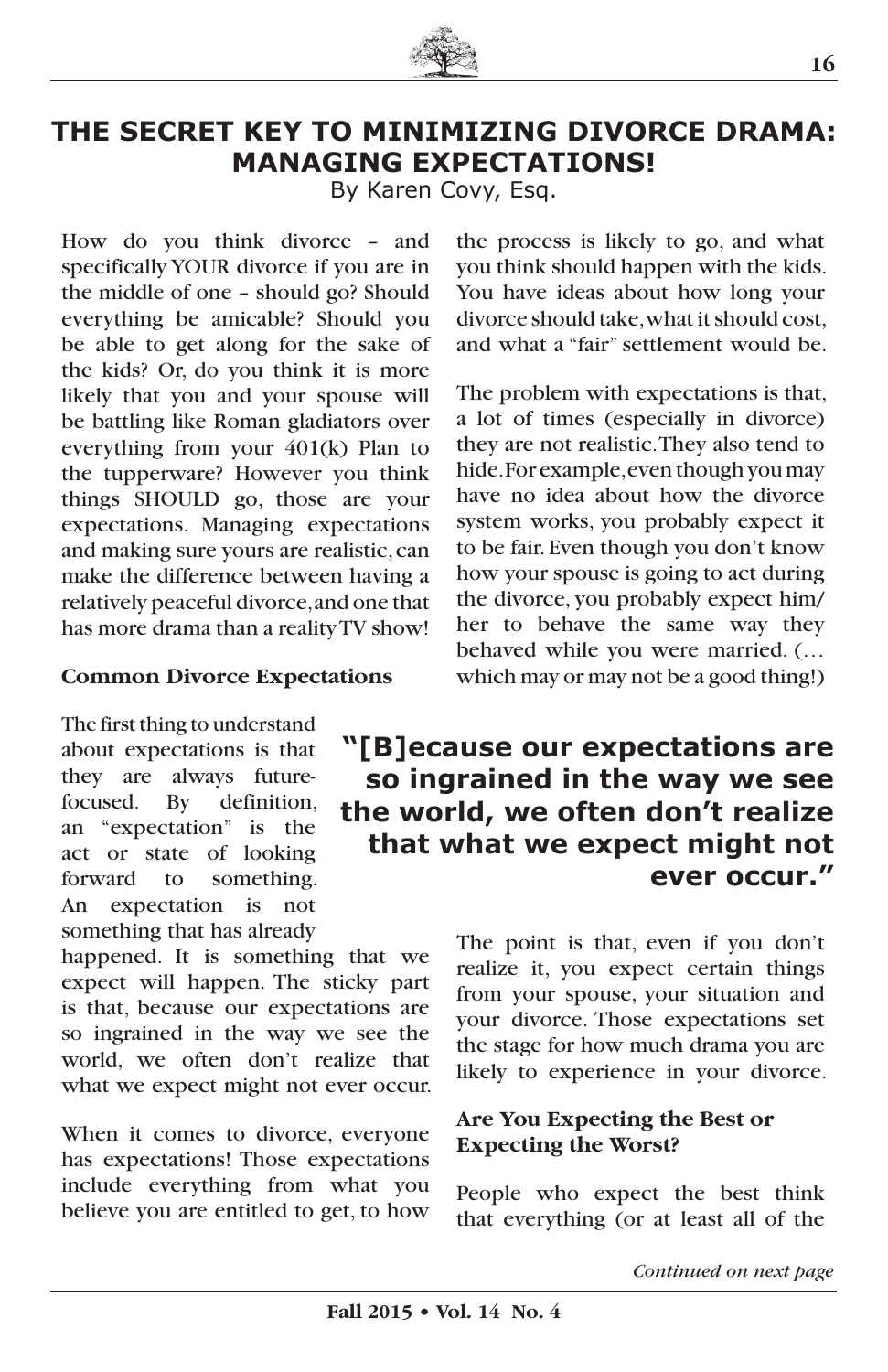

most important things) will go their way. They assume that they will get the support, custody arrangement, and financial deal in their divorce that they want. Why? Because that's what is fair! (Or, at least that's what they believe.)

People who expect the worst think that their divorce is going to be a disaster and that everything that can go wrong will. They assume that the system is unfair. They assume that they are going to get screwed. They assume that they will be totally miserable throughout their divorce and probably for years thereafter. Not surprisingly, they usually are.

While you may think that expecting the best is better than expecting the worst (or vice versa) the truth is that neither of those kinds of expectations will serve you well in your divorce.

If you are overly optimistic you will tend to dig in your heels and refuse to negotiate unless you get what you think you deserve. That makes settling your case amicably way harder. If you are overly pessimistic you tend to assume that your spouse has an ulterior motive for everything s/he does. So you overanalyze every offer your spouse makes and every action your spouse takes.

Consequently, your case takes much longer and costs much more than it should.

Either way, you lose.

#### **Why Managing Expectations Helps**

At this point you may be thinking that the best solution is to have no expectations at all. Unfortunately, unless

you have reached a stage of spiritual enlightenment usually reserved for gurus who meditate on mountain tops their entire lives, that is not likely to happen. Everyone has expectations. It is part of the human experience.

The key is not to eliminate your expectations. It is to learn to manage them. How? By being realistic.

If your expectations are well-grounded in reality, they become an asset rather than a liability. Once you know what is realistically likely to happen in your case, you can finally start to relax a little bit and go with the flow. By not expecting that you will get the sun, the moon, and the stars in your divorce settlement, your negotiations start going much more smoothly. By not searching for the hidden agenda behind everything your spouse does, your ability to communicate, as well as your negotiations, will improve.

#### **How Can You Manage Your Divorce Expectations?**

The first step in managing your expectations is understanding that you have them. Whenever you find yourself saying, "Oh, that will never happen," or "Of course, I will get …" stop! Anything that you are discussing that hasn't happened yet, but which you are predicting will, might, or should happen in the future, is not a fact. It is an expectation.

Once you know what your expectations are, step two is to find out whether they are realistic. Take the time to talk to an attorney, therapist, financial planner, or a trusted divorce advisor about how the divorce system works, and what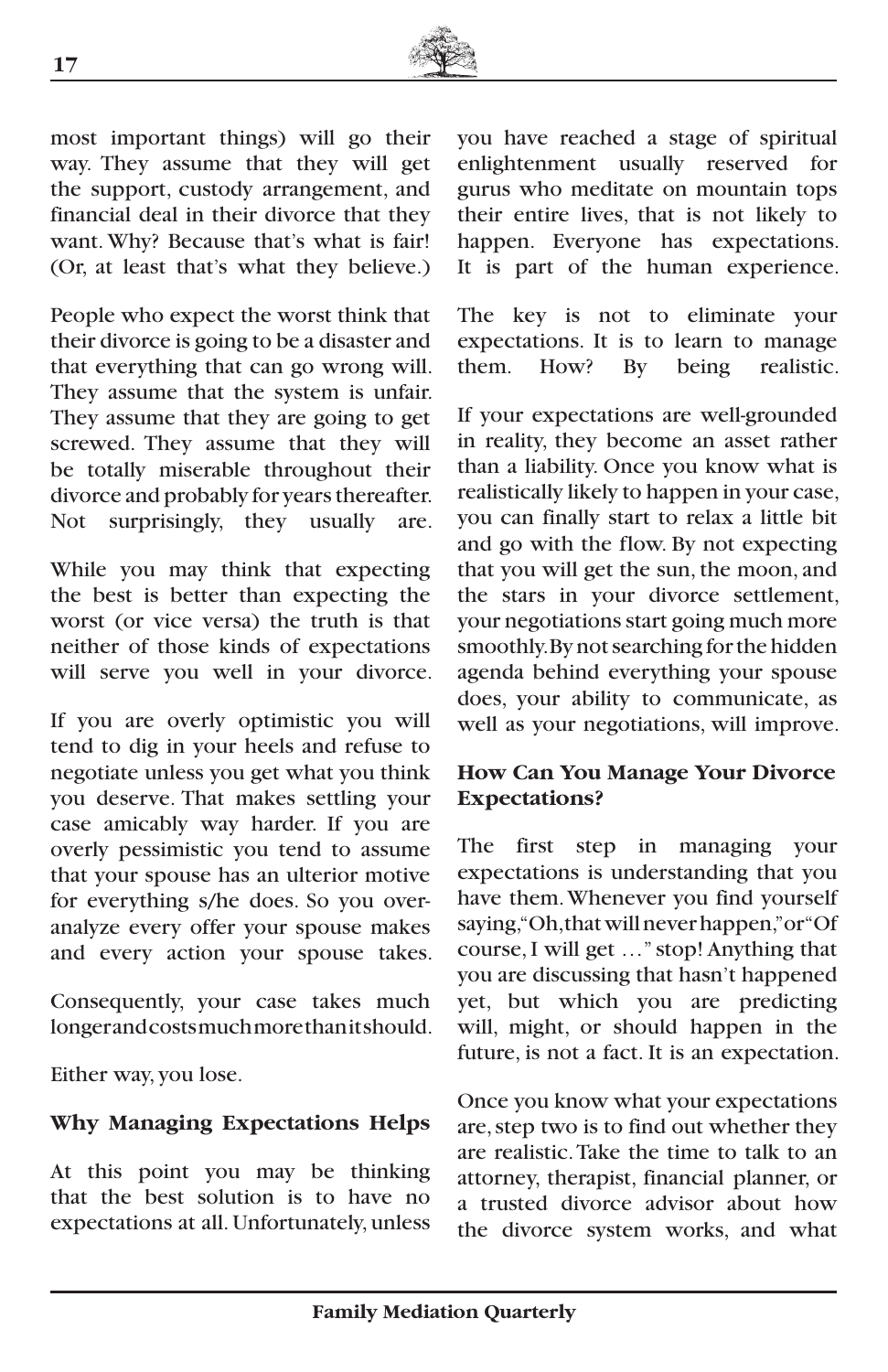

is realistic to expect in your case.

Step three is to work to keep your expectations in line with what you have learned. No matter how realistic you might start out, it's easy to get off track when you emotions take over (which happens from time to time in divorce!). Have someone around you – a counselor, an attorney, or anyone else who understands divorce — act as your "reality check." Whenever you are not sure if your expectations are getting out of line, check in with that person.

Managing expectations in your divorce may not be easy. but it is definitely possible. Not managing them is a sure fire way to add misery and drama to your divorce. Is managing your expectations really possible in a divorce? I don't know. What do you expect?



**Karen Covy** is a divorce attorney and advisor who is committed to helping couples resolve their disputes as amicably as possible. She is the author of *When* 

*Happily Ever After Ends: How to Survive Your Divorce Emotionally, Financially, and Legally.* Karen is also a mediator, arbitrator, collaborative divorce practitioner, and former adjunct law professor. She is a regular contributor to The Huffington Post, Divorced Moms, and Your Tango, as well as her own website at www.karencovy.com.

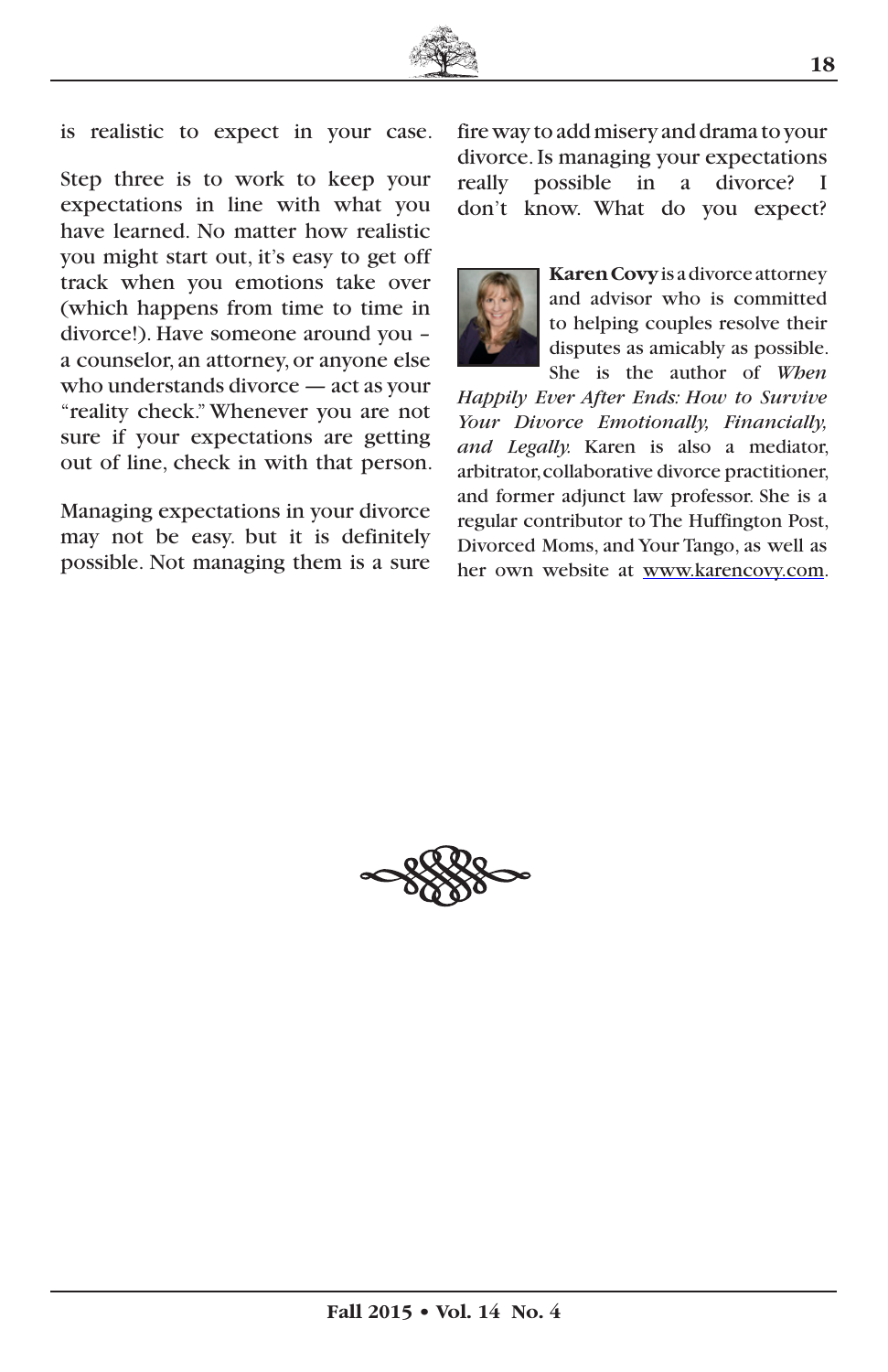

#### **KEEP MEDIATION AND ARBITRATION SEPARATE?** By John Sturrock

My wife and I recently spent a very convivial evening at the beautiful home in Sydney of leading Australian mediator Alan Limbury and his wife, Dr. Rosemary Howell, who coaches a team from the University of New South Wales in the annual ICC mediation competition.

One topic which stimulated some forthright conversation was the use of hybrids whereby a mediator takes on the role of arbitrator if the matter does not resolve by mediation. In particular, we discussed the transition from mediator to arbitrator with the consent of the parties. It's a topic on which I recently addressed a group in Dublin too and, contrary to my regular pontification about the value of ambiguity and the need to avoid binary thinking, the more I think about it, I find myself adopting an increasingly dogmatic view.

## **"Mediation and arbitration are so fundamentally different that, as I see it, […] in-mixing carries very significant risks for both."**

So, here's the dogma, dressed up as provocation. Mediators should not get involved in hybrids if that means the mediator taking on any sort of adjudicative role in the matter, even if parties request it and the rules allow it. To do so compromises mediation as a hugely valuable process, and the overall risks associated with doing so outweigh any short term benefit in an individual case.

For similar reasons, I am concerned when I see mediators and arbitrators associating in the same professional body. I am concerned by a trend which seems to align the two dispute resolution methods more closely. Mediation and arbitration are so fundamentally different that, as I see it, this in-mixing carries very significant risks for both. However, I write as a mediator and it would be presumptuous to express my views from any other perspective.

Arbitration, like litigation, is an adjudicative process. It involves the presentation of argument and evidence designed to persuade a third party to evaluate and make a decision. It is of course generally a private process, governed to a greater extent than litigation by the parties' preferences. Mediation is also private and the

parties have considerable control over it. But further key attributes of mediation are, or should be, that:

- •The parties retain the ultimate decision-making function and responsibility for determining the outcome
- The mediator's role is to assist the parties to exercise this responsibility autonomously
- The parties may elect to withdraw at any time, for any reason
- There is an (almost) infinite flexibility in the use of the process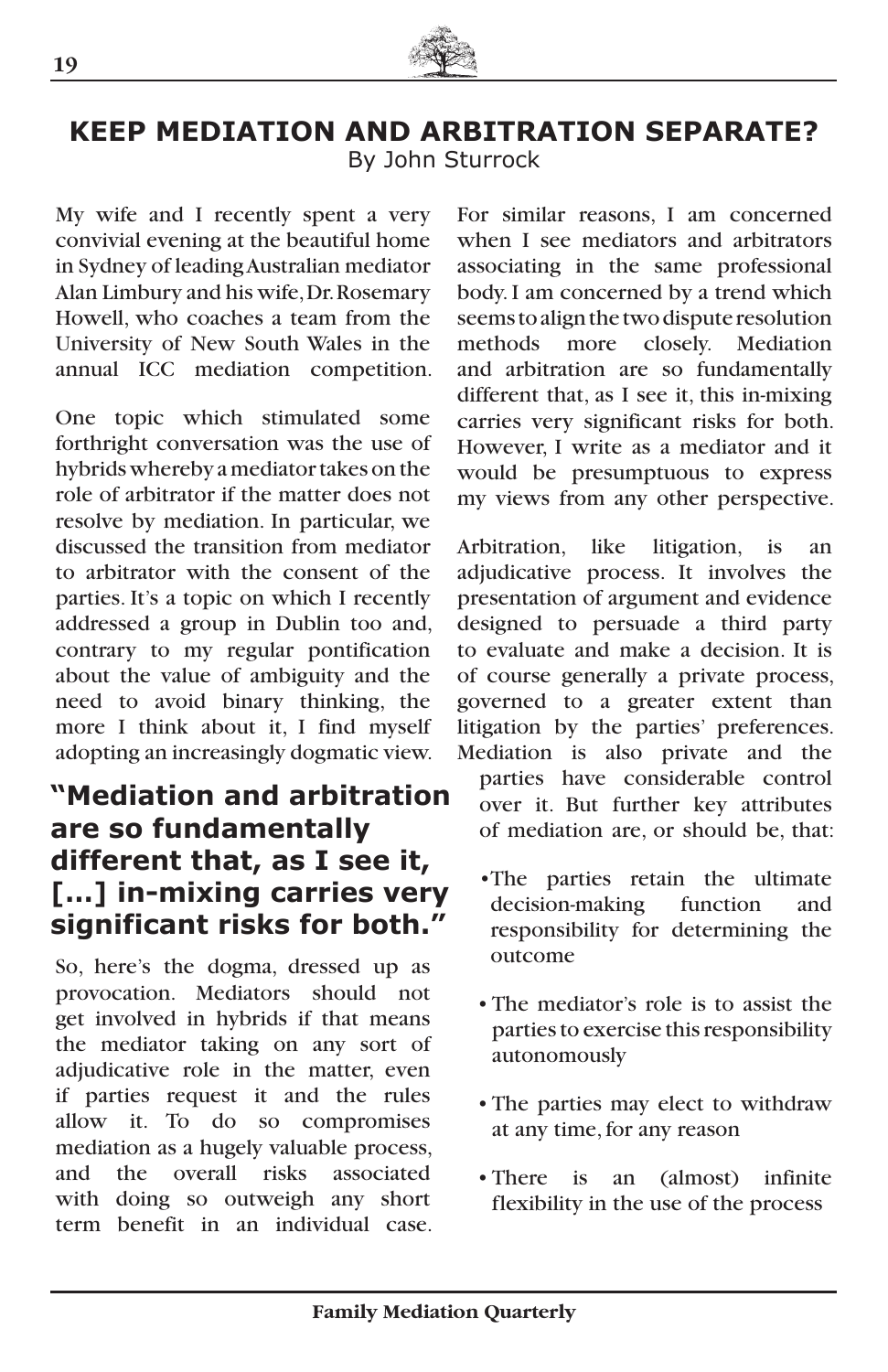

- Solutions can be found by exploring all aspects of relationships: personal, commercial, past, future, and all manner of issues and options may be discussed
- A critical role of the mediator is to help parties assess risk and different possibilities, including alternatives to reaching an agreement on the presenting issues
- Such an outcome (no formal agreement) is a valid result of engaging in mediation
- The mediator will never know everything and his or her knowledge of facts, arguments and risks is necessarily limited by the nature of the process.

In the mediator's assisting role, he or she may ask challenging questions and ponder with parties a range of possible solutions, outcomes, alternatives or "settlements". It is not however the role of the mediator to pronounce a decision. Such is beyond his or her competence or capability by nature of the role and the process.

On this analysis, and in passing only, "evaluative" mediation seems to be an oxymoron, if that means the parties expect and rely on the mediator to express a view which is designed to provide them with an outcome. Any views the mediator expresses can only be provocative and provisional. Anything else assumes to the role a responsibility and the making of judgments which, I suggest, cannot validly be assumed or made.

There is a further, fundamental, factor which appears to militate against a mediator assuming a formal adjudicative role of any sort. As studies of the brain tell us, we are all victims of our unconscious minds. Perhaps to our horror, something like 90% of our thinking is unconscious. This has wide reaching implications but, for mediators, this means that the parties, and us, are affected by what we understand the process to be or what it may become. Therefore, any possibility that the mediator may express a determinative view is bound, whether we like it or not, to influence how we and the parties approach our conversations and relationships.

The value of mediation should be the pushing of boundaries in a way that is only possible because the mediator is wholly disinterested in the outcome and unencumbered by any prospect of reaching a view. In such a setting, the parties are free to explore things in a way which is quite unique. Inevitably, it seems, that would be different if the roles are – or might become – different.

It may go further. The possibility of some form of adjudication may in fact diminish the prospect of a mediated outcome being achieved by the parties exercising self-determination. We are who we are and, after a long hard day, it may suit both the parties and the mediator for the latter to express a view. We are creatures of habit. Self-determination is extraordinarily hard work. It engages the neo-cortex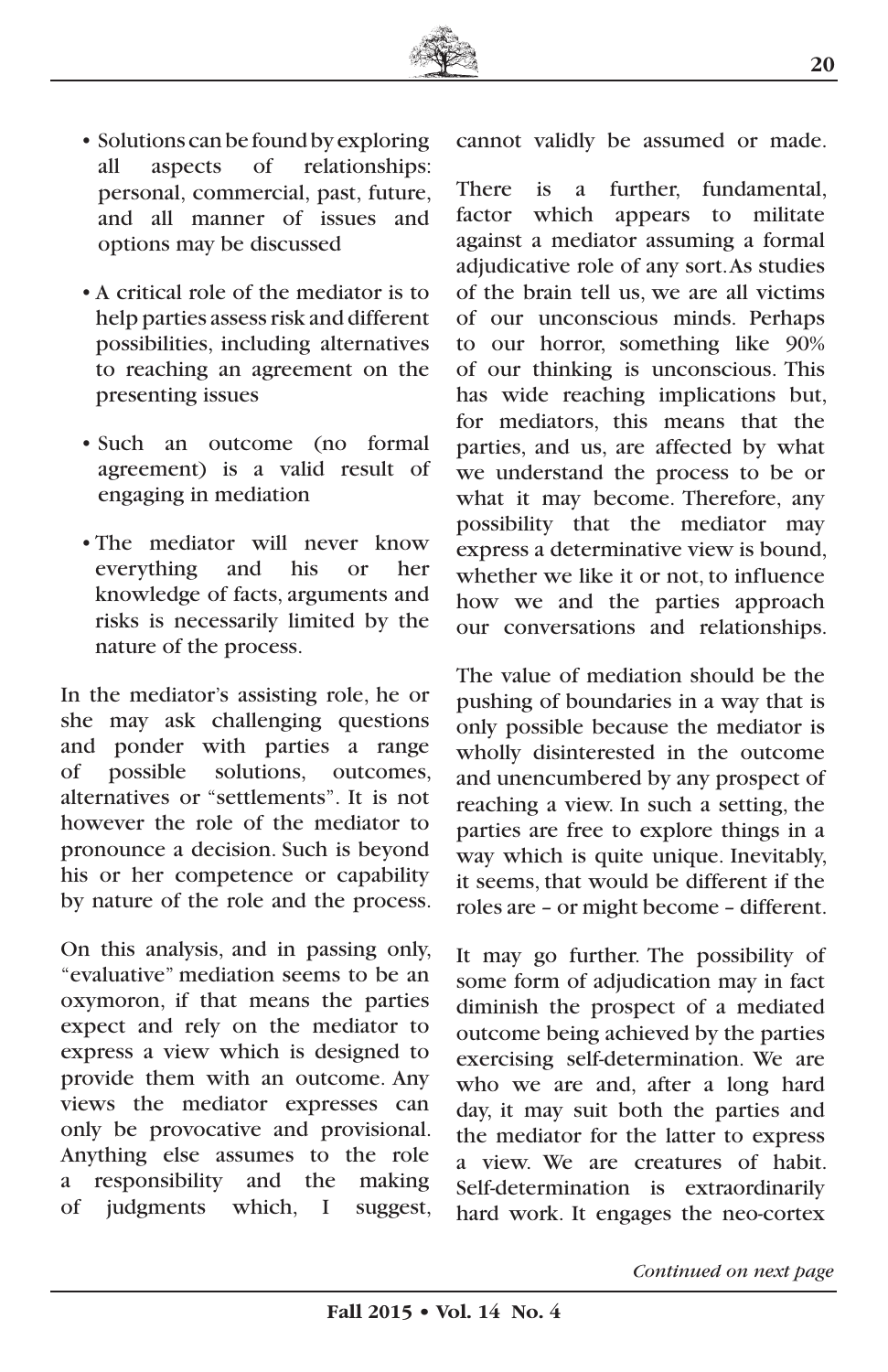

structure in the brain and consumes far more energy than intuitive problemsolving. Resisting the urge to offer a view as mediator can be difficult, especially if one can see a way through and one has the credibility and authority to carry it off. But, and I say this sincerely as well as provocatively, the danger is that it's a cop-out.

We have all experienced those days when all seems lost. When, despite best efforts, no solution can be found. This is the hard case when it would be easy to bow to the adjudicative way out. But, have we also not all seen cases where, because there is no alternative, the parties have nevertheless reached agreement in such circumstances? With the guidance of really excellent mediators, it is arguable that nearly all impasses can be overcome. That is true mediation in action. If not, after all the hard work, a pause may be preferable to a third party decision.

This may all seem rather purist. "Get real", I hear you say. "We need to be more pragmatic". I have no objection to people engaging in activity that has mixed components, but just don't do it within a process where one individual is expected to play both roles and to inter-mingle the two radically different approaches. Mediation has huge potential as we move from hierarchical, top-down decision making to flatter, more participatory models generally. Our collective future probably depends on the success of these innovations. As an example, mediation can (and already does) expand into many areas of human activity. But it is still not well understood by the wider public, including policy makers. It is still too often confused with arbitration. One of the reasons for mediation's relative lack of use may indeed be that misperception. I argue that we compound the problem if, within our emerging profession, we add to the confusion by mixing up the two roles.

Wouldn't it be ironic if, while trying to meet the needs we perceive (and indeed are told) that clients have, we mediators in fact damage what is very special about what we do? The baby could still go out with the bathwater…..



**John Sturrock QC** is founder and chief executive of Core Solutions, Scotland's leaders in business mediation and high quality training in conflict

management and dispute resolution. He is one of the most experienced commercial mediators in Scotland and the UK, mediating in a wide range of sectors in the UK as well as Europe and the Middle East. He also works as a mediator from the leading barristers' chambers, Brick Court, in London and is a member of a number of international panels.

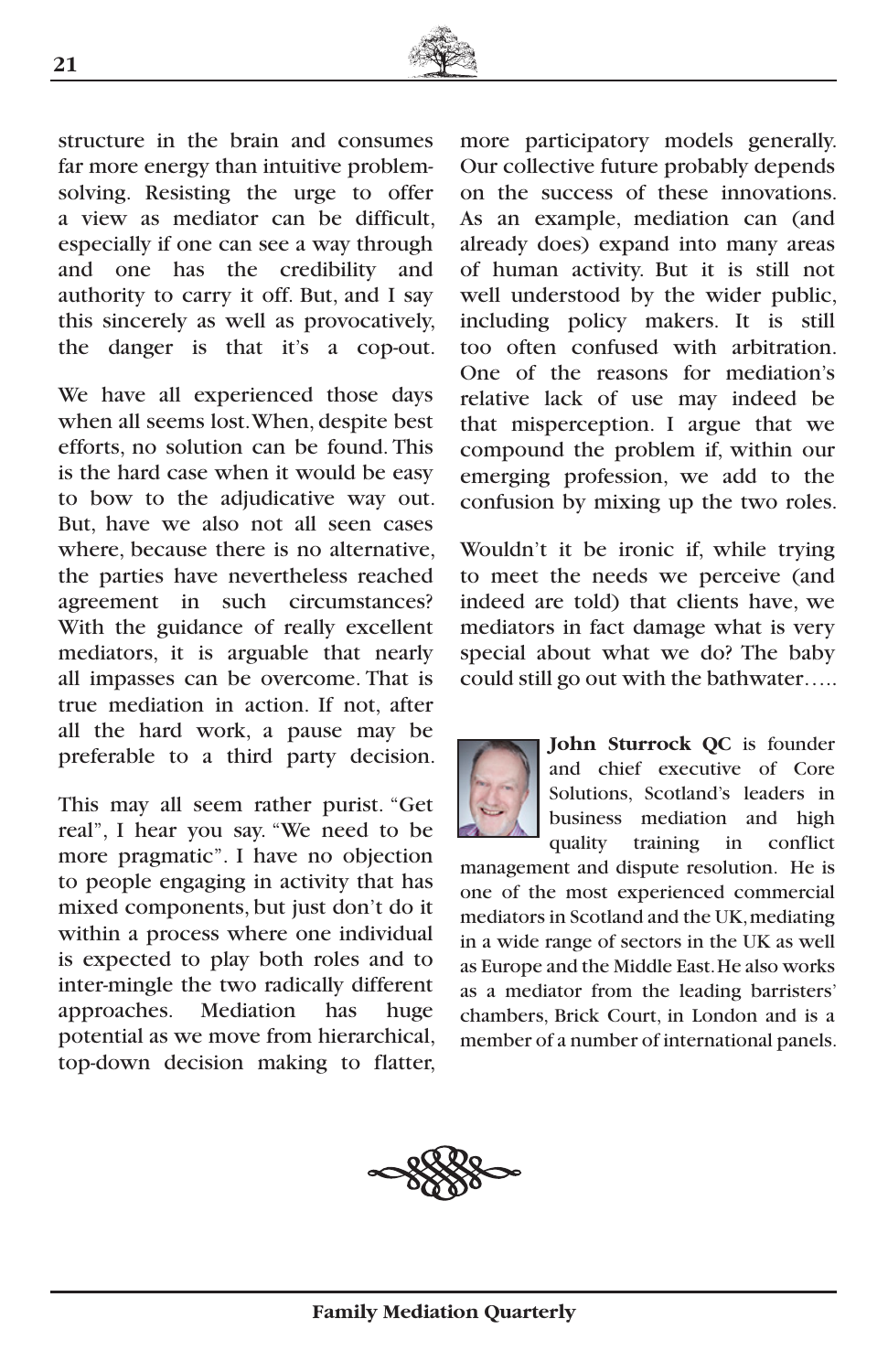

## **BEYOND EMAIL: SCREENSHARING & GUEST WIFI** By Dave Mitchell, Esq.

In this regular column, we examine various ways that technology can improve the practice of mediation, in a manner that we hope you will find "user-friendly." In this issue, we discuss screensharing as a mediation tool and the accompanying question of securing your wifi network.

It is our hope that this regular column will be an effective resource for improving your practice. To that end, you are encouraged to contact any of the contributors with questions or suggestions for articles. Our contact information can be found at the end of this column.

#### **Introduction to Screensharing**

In simple terms, screensharing means projecting (or "sharing") the screen from a tablet, phone, or laptop onto a television monitor or projector. In mediation, screensharing can be used as a tool to stimulate the discussion and exploration of options, such as child support, alimony, asset division, and even parenting plan design. This can be especially helpful in engaging a client who is primarily a visual learner in the conversation.

There are several different smartphone and tablet applications that can calculate presumptive child support and general term alimony obligations, as well as websites that do the same. When a couple is beginning the discussion

on what might be paid from one to the other in support, oftentimes two sets of eyes will settle on the mediator before one asks, "What do you think?"

As the mediator, you can illustrate what the presumptive obligation under the child support guidelines would be by running the formula during the conversation. If there is a fluctuation in one parent's income, a range can be immediately displayed. Now that the parents have seen what might be ordered if their case were in court, the mediator has the opportunity to steer the conversation back to the interests of each in receiving or paying support. A similar process can be followed for alimony or asset division, if the mediator has software or spreadsheets that enable rapid adjustments and exploration of different options. For parenting plans, Skylark Law & Mediation, P.C. has an interactive parenting plan worksheet at http://divorce.skylarklaw.com/ parentingplan. (Full disclosure: Justin Kelsey is a principal and Jonathan Eaton is *of counsel* at Skylark.)

While it might be possible to accomplish something similar without screensharing, getting the picture onto a much larger screen can prevent, or at least mitigate, the difficulty of reading small characters on the comparatively small screens of smartphones, tablets, and laptops. Further, it adds a nice touch that will be appreciated by clients seeking a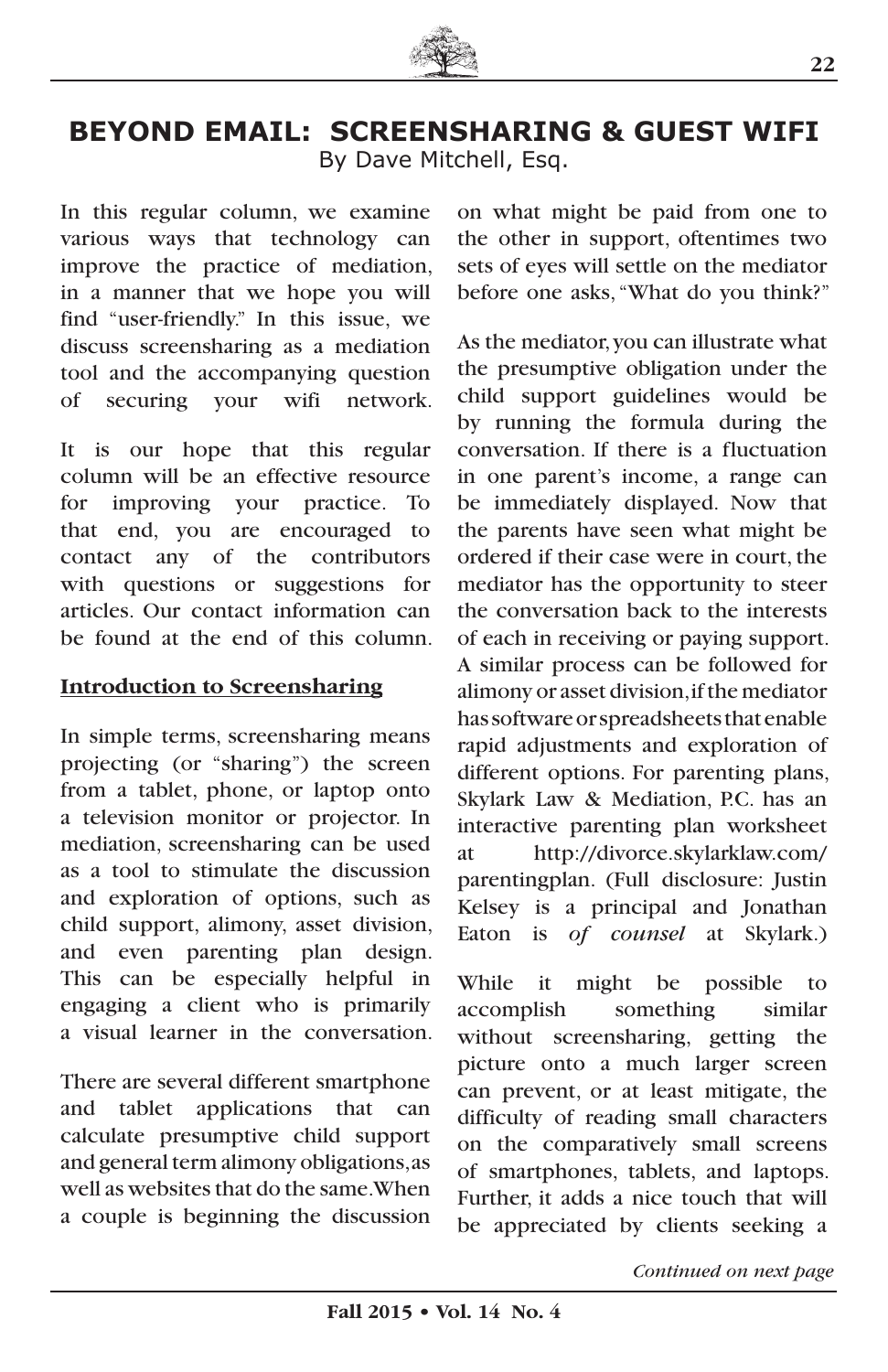

contemporary and tech-savvy mediator.

#### **The How-Tos of Screensharing**

How you project your device's screen onto your television will depend on which devices you use. For computers, the most basic option is to run a video cable (such as DVI or HDMI) from the computer to the screen. This can be cumbersome, though, because of the physical restrictions imposed by the cable itself.

If possible, you should consider an option that doesn't require a cable. For example, Apple users can easily project the screen from their Mac, iPhone, or iPad through an Apple TV, using a technology called AirPlay. Google's Chromecast offers similar functionality. Whichever technology you use generally will require that the screensharing device is physically connected to the television and also logged into the same wireless network as the device from which you are screensharing. Unfortunately, the logistics of configuring your specific setup are beyond the scope of this column.

#### **Taking It to the Next Level - Your Clients Can Screencast, Too**

Information gathered prior to a meeting, if incomplete, can limit the productivity of the meeting. If a client is bringing a laptop, tablet, or smartphone to a meeting, the potential exists for gathering and exchanging financial information in real time. This

ability can be enhanced by allowing the client to screenshare his or her laptop, tablet, or smartphone onto a television screen in the conference room, for the spouse and mediator to see.

However, because screensharing generally requires access to your wireless network, security precautions are in order. Specifically, you should be wary of providing clients with the password to the same wireless network used by your office computers. Doing so could compromise your security and give your clients access to your sensitive business records, including other clients' documents. (If you are also an attorney, this raises concerns about attorney-client confidentiality.) Your office policy, which should be documented in your Written Information Security Program (a.k.a. WISP, discussed in this column in the last issue of FMQ), should be to never allow guests to access your internal network, including by wifi.

Instead, many current routers allow you to configure a separate wifi network for guests; this network provides access to the Internet and other devices logged into the guest network (such as a screensharing device), but is separate from the primary network that you and any employees access.

Setting up a guest wireless network allows you to keep your network's security password from clients and guests, and limits who has access to your firm's network of computers, servers, storage appliances, and printers.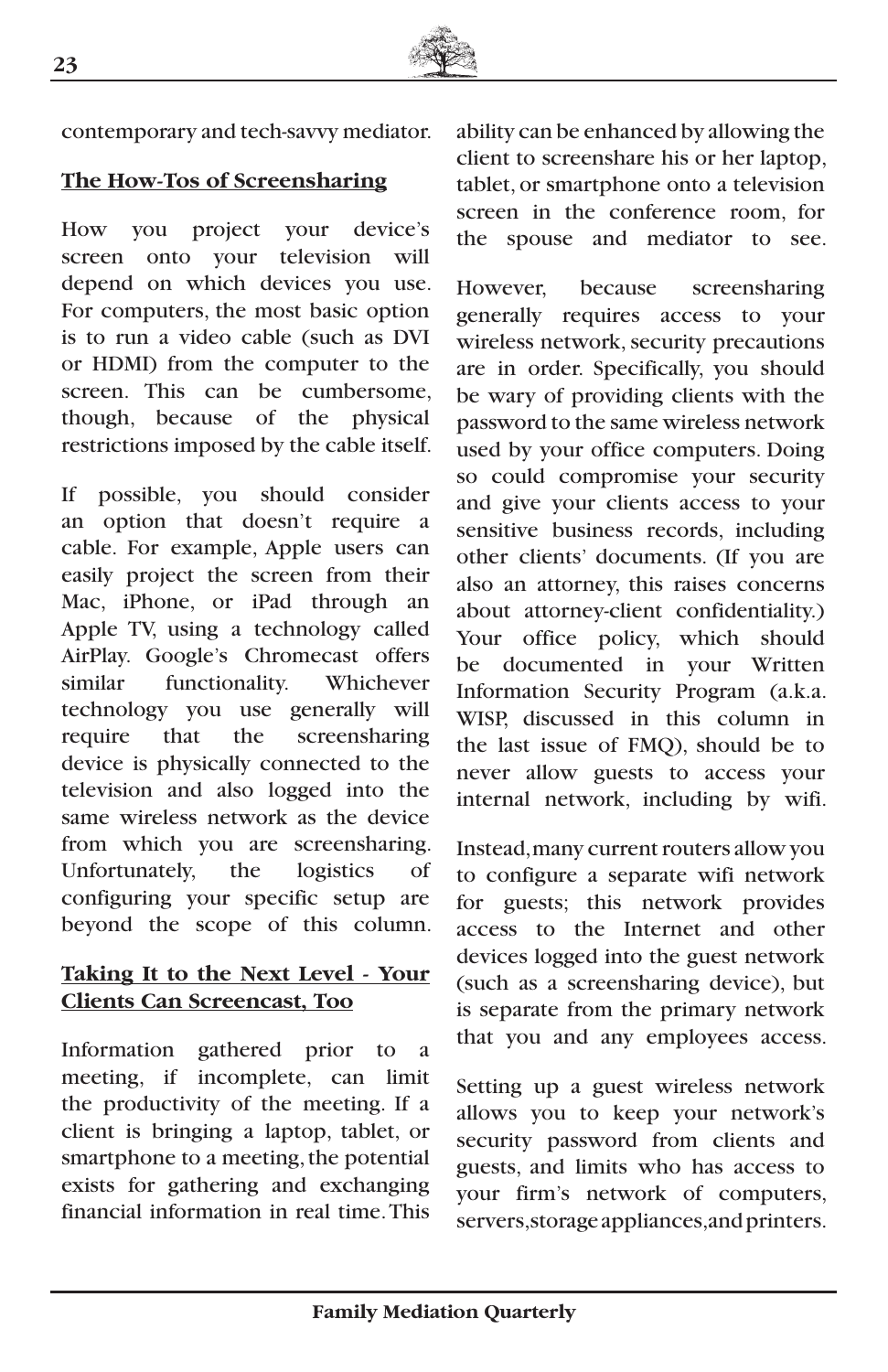

Once the client's device is on your guest wireless network, the device can screencast to your conference room monitor by connecting to your Apple TV or Chromecast to the guest network.

#### **Added Value to your Clients**

Whether it's offering a guest wifi network or enabling screensharing, using technology in your office should always be aimed at improving the client experience. Family mediation often involves stressful events in the lives of our clients and technology can be an added stress if misunderstood or malfunctioning. It is, therefore, very important that you test out any technology you add to your office and spend the time to be comfortable using it yourself. Ultimately, the added value to your clients will be worth it. Helping clients access information more quickly and in different formats can only improve informed decision making, the goal of every mediation.



**Jonathan R. Eaton** (jonathan@ finnandeaton.com) of Finn & Eaton, P.C. in Woburn and Saugus



**Justin L. Kelsey** (jkelsey@ skylarklaw.com) of Skylark Law & Mediation, P.C. in Framingham



**Rackham Karlsson** (rhk@ rhklawoffice.com) of Zephyr Legal Services, LLC in Cambridge



**Dave Mitchell** dmitchelladr@gmail.com

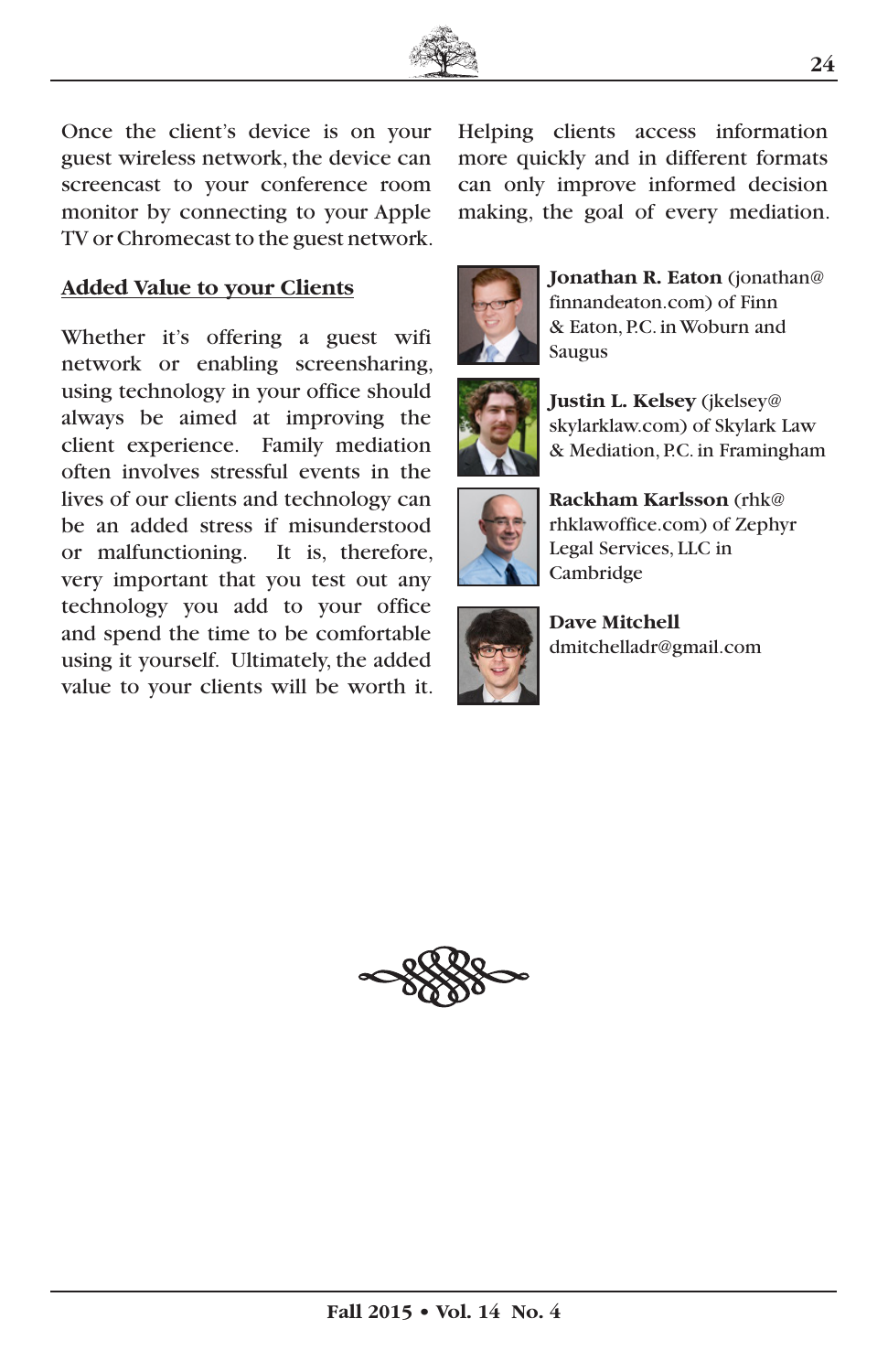

## **PFANNENSTIEHL – ANOTHER REASON TO SETTLE TRUST CASES**

by Jonathan E. Fields

If ever parties and mediators needed another reason to settle a divorce matter involving trusts, *Pfannenstiehl v. Pfannenstiehl*, 88 Mass. App. Ct. 121  $(2015)$  is the reason.

The trust at issue was settled by the husband's father. It distributed income to the husband and his siblings on a regular basis. Although the distributions to husband ceased just prior to his filing for divorce - while they continued for his siblings - the trust income funded the lifestyle of the parties and was "woven into the fabric of the marriage."

Further, the court examined the trustee distribution standard - technically only one factor favoring inclusion of a trust interest in the marital estate but, more often than not, the dominant one. Here, the trust was not a wholly discretionary trust but rather involved a judicially enforceable trustee fiduciary standard. For this and other reasons, the trial court found and the Appeals Court *affirmed the trust's inclusion in the marital estate*.

The trust also had a spendthrift clause which here was not, by itself, a bar to including the interest in the marital estate. *Pfannenstiehl* reaffirmed longstanding caselaw holding that a spendthrift clause, *per se*, does not bring a trust outside of the marital estate.

Next up was the issue of valuation. The trial court valued the trust at nearly \$25,000,000 and calculated

the husband's interest at one-eleventh of that value based on the current number of beneficiaries – eleven. The Appeals Court did not disturb the trial court's "fractional share" approach to valuation, finding that it was not an abuse of discretion. If there was expert testimony proffered on trust valuation, it is not apparent from the case.

Apart from the wide berth given trial courts on appellate review, the Appeals Court was likely persuaded to affirm the valuation because, among other reasons, the trust was not administered impartially. The co-trustees were the husband's brother and an outside trustee and, as noted above, the trust distributed income to the husband and his siblings on a regular basis except that the distributions to the husband ceased just prior to his filing for divorce -- while they continued for his siblings.

As the judge put it, "the proverbial family wagons circled the family money." The professional trustee, "ostensibly an outside trustee" administered the trust in a "hands-off" manner, exercising little if any scrutiny to distributions. He was not independent but, rather, "inextricably interconnected with, and aligned with, the husband's family."

The dissenting opinion in *Pfannenstiehl* – yes, there was a dissent in a divorce case! - argued that the fractional share "valuation of the husband's interest [was] too speculative to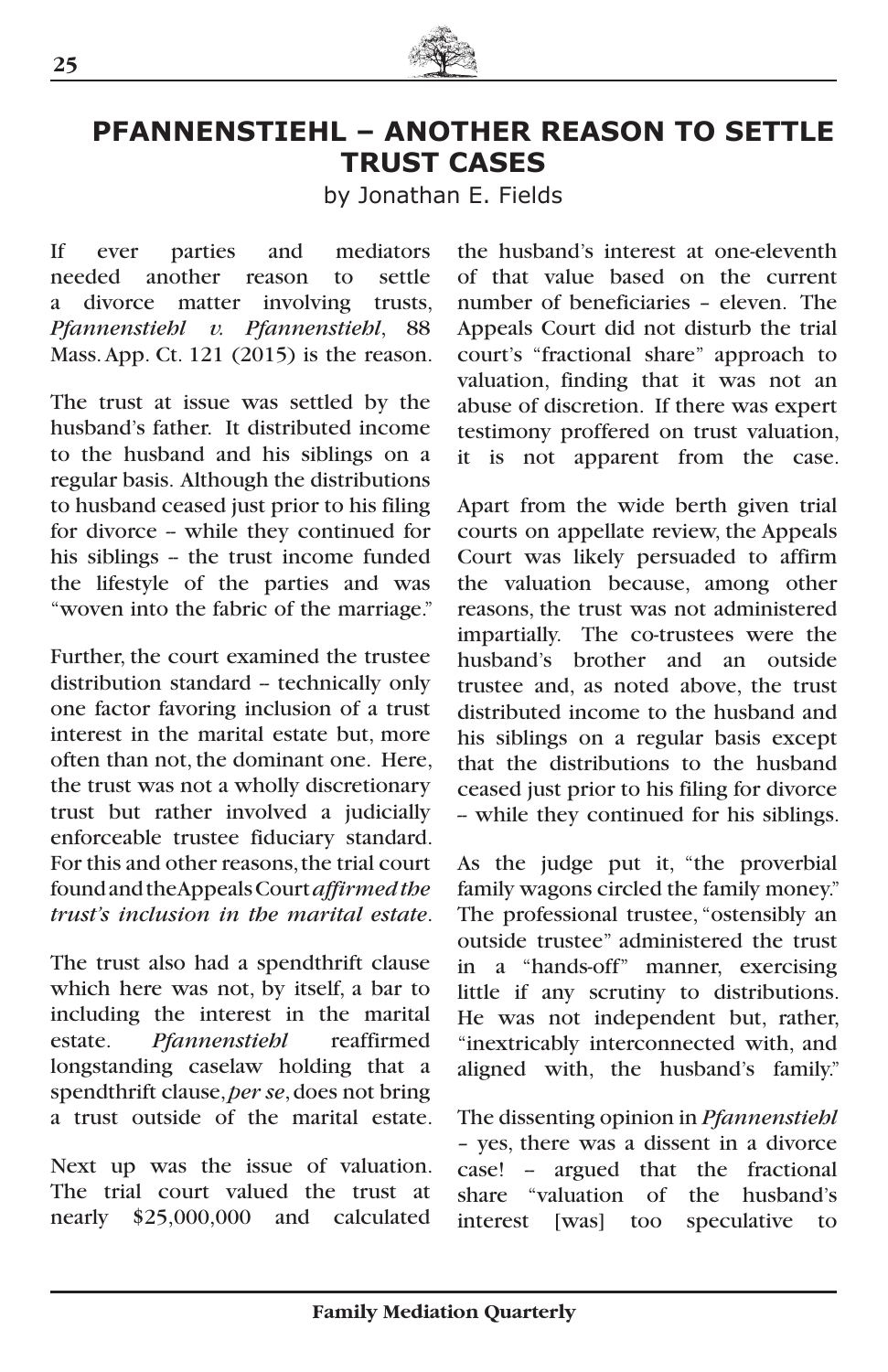

stand and further demonstrates why the interest *should not have been included in the marital estate*."

First, argued the dissent, "the trust also allows for distributions to be made in equal or unequal shares, and upon consideration, in the trustees' discretion, of funds available from other sources for the needs of each beneficiary."

Second, according to the dissent, "the trust instrument make[s] clear that the class of beneficiaries is open (and the number of beneficiaries may well increase)" and "both the near-term and long-term interests of the beneficiaries are implicated." The dissent argued that the "generational nature" of a trust is one factor that militates against its inclusion.

The timing of division also surfaces in the case. Present divisions of trust interests are rare in the reported cases and where an offset is impractical, such a division can be problematic. In *Pfannenstiehl,* the Appeals Court affirmed the trial court's award of a present division to the wife of a share of the husband's trust interests. Specifically, the husband was ordered to transfer as a property division approximately \$48,000 per month in 24 installments.

The husband made the first few payments, borrowing money from his father to do so. At some point, after the father refused to give his son any more money, the husband wrote to the trustees requesting

distributions to satisfy the judgment. The trustees, not surprisingly, refused.

The wife then filed a contempt complaint against the husband for failure to pay the monthly payments and the trial court adjudged him in contempt. The Appeals Court (the same court that upheld the finding that the Husband's trust interest was part of the marital estate!) vacated the contempt judgment, holding that there was no clear and convincing evidence that the husband had the ability to pay the judgment.

Huh? Assuming the judgment survives any further appellate review, how or whether the wife ever sees any part of the trust-related property division awarded her is, perhaps, the most intriguing aspect of the case. If a trial court compels the husband to sue the trust, what will the outcome be? Or will the husband be forced to pay from the assets already awarded him in the divorce?

In sum, while uncertainty abounds in divorce cases generally, judicial guidance is particularly lacking in the trust/divorce area. Bottom line: remind our mediation clients about the fuzzy legal landscape and wide judicial discretion -- and, above all, tell them that they *must* settle their case.



**Jonathan E. Fields, Esq.** is a partner at Fields and Dennis, LLP in Wellesley. Jon can be contacted at 781-489-6776, or at jfields@fieldsdennis.com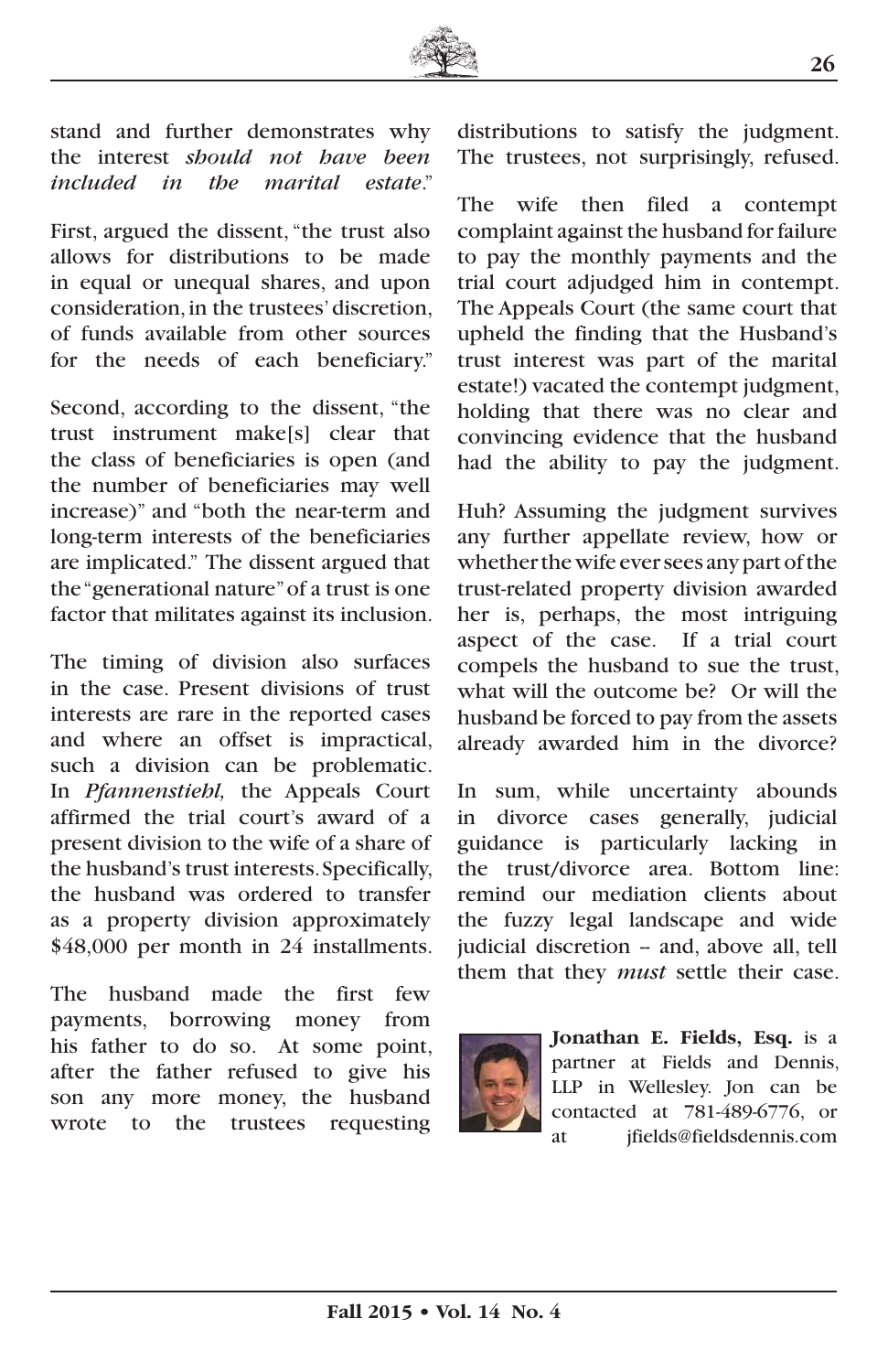

## **HOW CAN YOU SAY THAT?**

By Kate Fanger

*Words can float boats or sink good will. Choosing words carefully is not the small stuff, in work or life, but is particularly important in conflict conversations like divorce mediation. Have questions about what phrasing to use with clients (or other professionals) in those tricky and sticky situations? Please send me your challenges: KF@katefangermediation.com*

*During a meeting in which we were starting to discuss a parenting schedule, the conversation blew up when the wife announced that she was demanding "primary custody" and parenting time, and husband was shocked and upset. They were unable to focus on anything more that day after husband got so angry, and the session ended. I knew from the first meeting that the husband expected 50/50 time and also that it might be a trigger topic for him, since he worked many more hours than wife. Should I have talked to them separately beforehand to manage this?*

What a common problem this is in mediation! You won't always know something is going to be inflammatory until it comes up, but if you get a clue that it might be during intake from either or both parties, or perhaps when making an agenda for the next meeting, you can try to use what I call an "oven mitt". An oven mitt means that when you suspect some information may be particularly "hot" to one or both clients, you use certain strategies to attempt to reduce the heat conducted, either to the client(s) or to yourself. Either kind of heat transfer can damage the immediate conversation, or sometimes even the whole mediation. If a client's emotions combust in session, it can be difficult to have a productive discussion, or be able to move toward agreement. Alternatively, clients often direct their heat at the mediator, as messenger, and their perception of your neutrality can be damaged.

Examples of oven mitts:

- 1. Framing expectations at the beginning of the mediation by explaining how you will handle sharing legal information during the process, including the fact that at times such information might benefit one party's interests over the other's – I talk about that explicitly in my introduction.
- 2. Sending clients to sources of information other than the mediator before getting into the subject deeply in mediation – either to attorneys, other appropriate professionals, or even print resources. Hearing the information from outside the mediation can both take the heat off of you as the messenger, and also allow the party to consider the implications before they respond.
- 3. Mediators who caucus can use individual meeting time as an oven mitt, providing the space and support for the client to hear unexpected or unwelcome information away from the other party; again allowing for some processing before a productive joint discussion.



**Kate Fanger** can be found at Kate Fanger Mediation in Somerville MA, where she offers divorce mediation, marriage mediation, communication coaching, and case supervision. She can be reached at KF@katefangermediation.com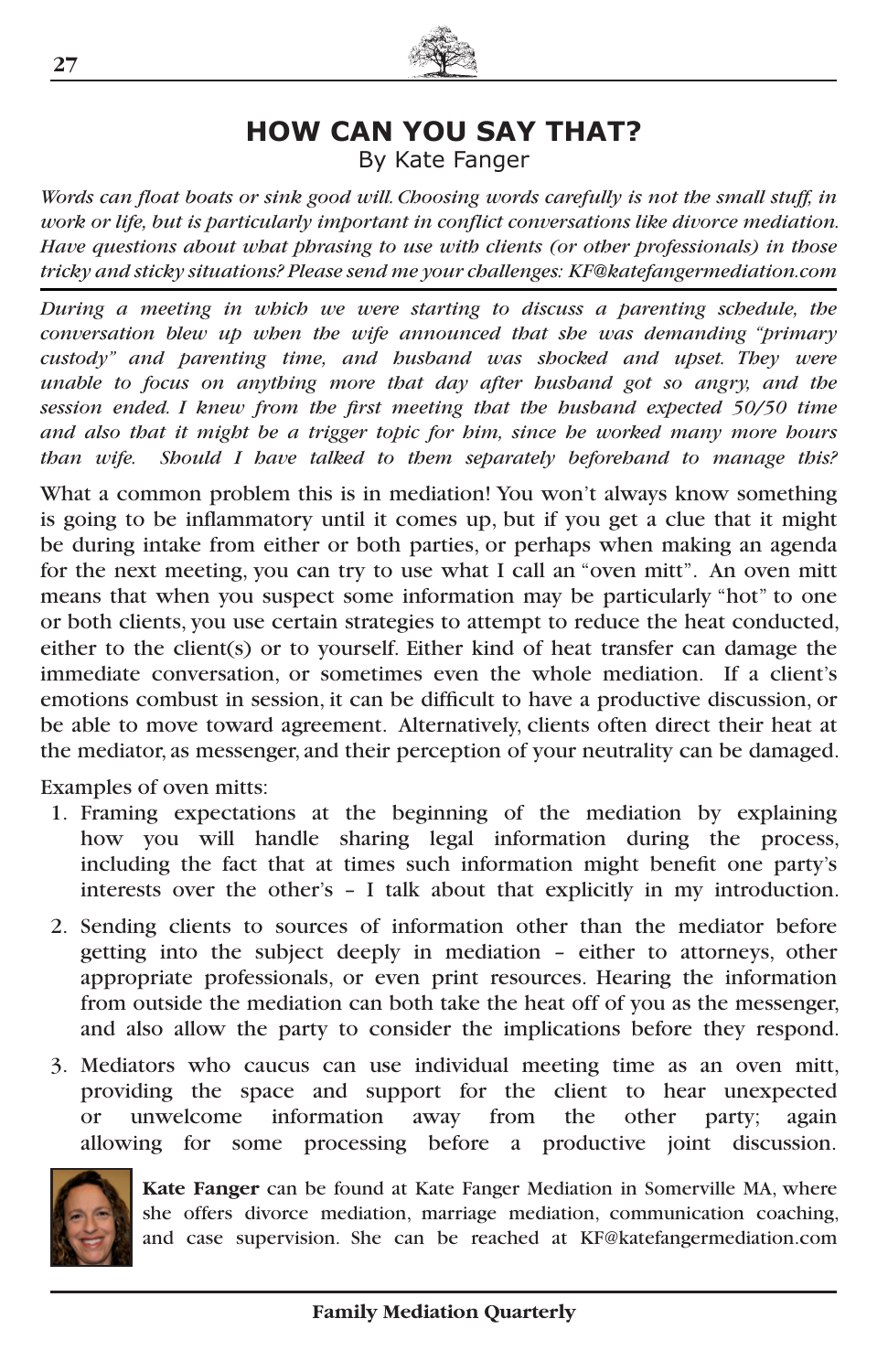

## **WHAT'S NEWS? NATIONAL & INTERNATIONAL FAMILY NEWS**

Chronologically Compiled & Edited by Les Wallerstein

**Uganda: Supreme Court Bans Refunds of Bride Price** Uganda's top court on has banned the practice of refunding bride price — normally livestock given by the groom to his bride's family — when a marriage ends in divorce. The Supreme Court agreed with activists that paying bride price undermines women's dignity but upheld the practice nonetheless. A spokeswoman for the Ugandan group behind the case said the decision was a victory. She said studies by her group showed that many women were stuck in abusive marriages because divorce meant their families would be obligated to refund the bride price. (The Associated Press, NY Times, 8/6/2015)

**Baker Cannot Refuse to Serve Same-Sex Couples** A Colorado appeals court has ruled that a baker cannot cite religious beliefs in refusing to make wedding cakes for same-sex couples. The decision is the latest in a series of similar rulings across the country that have been cheered by civil rights groups but attacked by conservative Christians as assaults on religious liberty. Whether photographers, florists, bakers and other vendors who are Christians should have a right to refuse services for same-sex marriages has emerged as a major cultural and legal battle, one that has intensified since the Supreme Court decision establishing samesex marriage as a constitutional right. (Erik Eckholm, NY Times, 8/13/2015)

**Kentucky Clerk Defies US Court on Same-Sex Marriage Licenses** Months after the Supreme Court declared a constitutional right to same-sex marriage, a Kentucky county clerk's office — in defiance of a federal court order — turned away several gay couples seeking marriage licenses. The clerk says her Christian faith bars her from authorizing same-sex marriages, and has refused to issue any licenses either to same-sex or heterosexual couples — ignoring a direct order from the governor that she do so. A judge of United States District Court for Eastern Kentucky has ordered the clerk to resume issuing licenses. He wrote that the clerk is "free to believe that marriage is a union between one man and one woman, as many Americans do. However, her religious convictions cannot excuse her from performing the duties that she took an oath to perform as County Clerk." (Sheryl Gay Stolberg, NY Times, 8/14/2015)

**Vatican Expedites Marriage Annulments** Pope Francis announced new procedures to make it easier for Roman Catholics to obtain marriage annulments, a move intended to streamline the process. The new rules take effect on Dec. 8 and are expected to speed up cases in which neither spouse is contesting the annulment. These fast-track cases can be heard as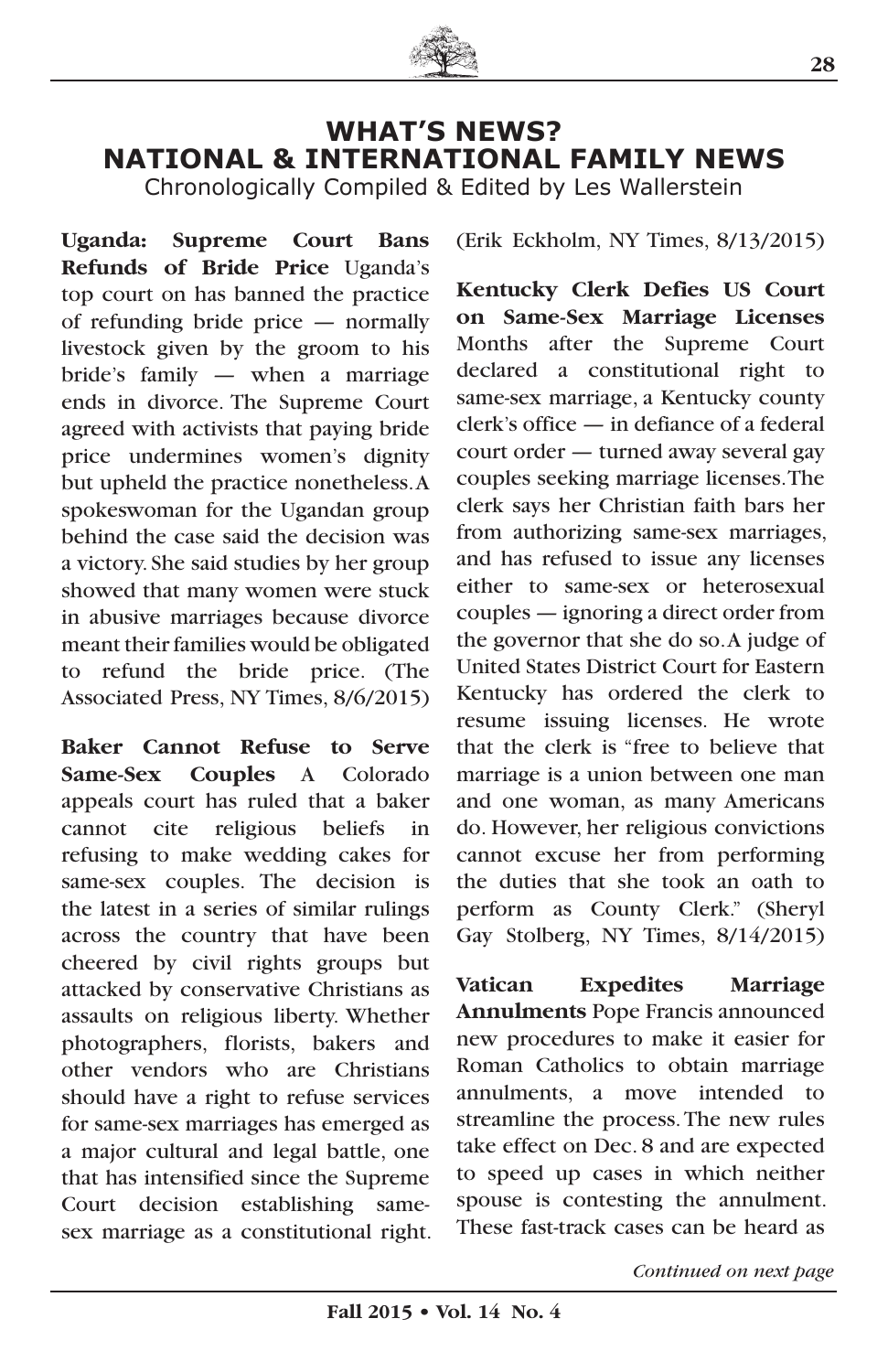

soon as 30 days after a couple files an application, and at most within 45 days. The new procedures also eliminate one of the two church trials that are required of all couples seeking an annulment, a process that can drag on for years, at great cost. Vatican experts said the new system was expected to be free, not counting legitimate fees to maintain the tribunal process. More than half of the annulments granted by the church worldwide go to Catholics in the United States. (Jim Yardley & Elisabetta Povoledo, NY Times, 9/8/2015)

**Report Finds Most Nations Hinder Women** The United States is one of four countries around the world with no national laws requiring paid parental leave for new mothers. Russia bars women from a variety of jobs, including freight train conductor and mining rig operator. And Iran and Qatar are among 18 countries that require a married woman to ask for her husband's permission to go to work. Those are among the findings of a World Bank study of 173 countries on how domestic laws impede women's ability to work, open a business and participate in public life. The bank said 90 percent of the countries surveyed had at least one law that discriminated against women. (Somini Sengupta, NY Times, 9/10/2015)

**Settling the Case of 'Happy Birthday'** It is one of the most beloved and famous of all songs, belted out at countless gatherings for infant and octogenarian alike. Yet "Happy Birthday to You," was far from being as free as

a piece of cake at a party, as it was considered private property. A lawsuit filed in Federal District Court in Los Angeles by a group of independent artists has changed that. Their lawyers said they had found evidence in the yellowed pages of a nearly centuryold songbook that proves the song's copyright — first issued in 1935 — is no longer valid. The federal court agreed. Invalidating the copyright places the song in the public domain. If upheld on appeal it will cost the Warner Music Group, which holds the rights, millions of dollars in lost licensing fees, as it reportedly still collects some \$2 million annually in licensing fees for the song. (Ben Sisario, NY Times, 9/22/2015)

**California: Sexual Consent Lessons Now Required** The state approved legislation aimed at making California the first in the nation to make lessons about sexual consent required at many colleges into high schools. The legislation requires school districts that already include health as graduation requirement to teach about "yes means yes" and sexual violence prevention starting next year. It also asks state education officials to update curriculum guidelines for high school health classes with information about those topics. Under a "yes means yes" standard, sexual activity is considered consensual only when both partners clearly state their willingness to participate through "affirmative, conscious and voluntary agreement" at every stage. (The Associated Press, NY Times, 10/1/ 2015)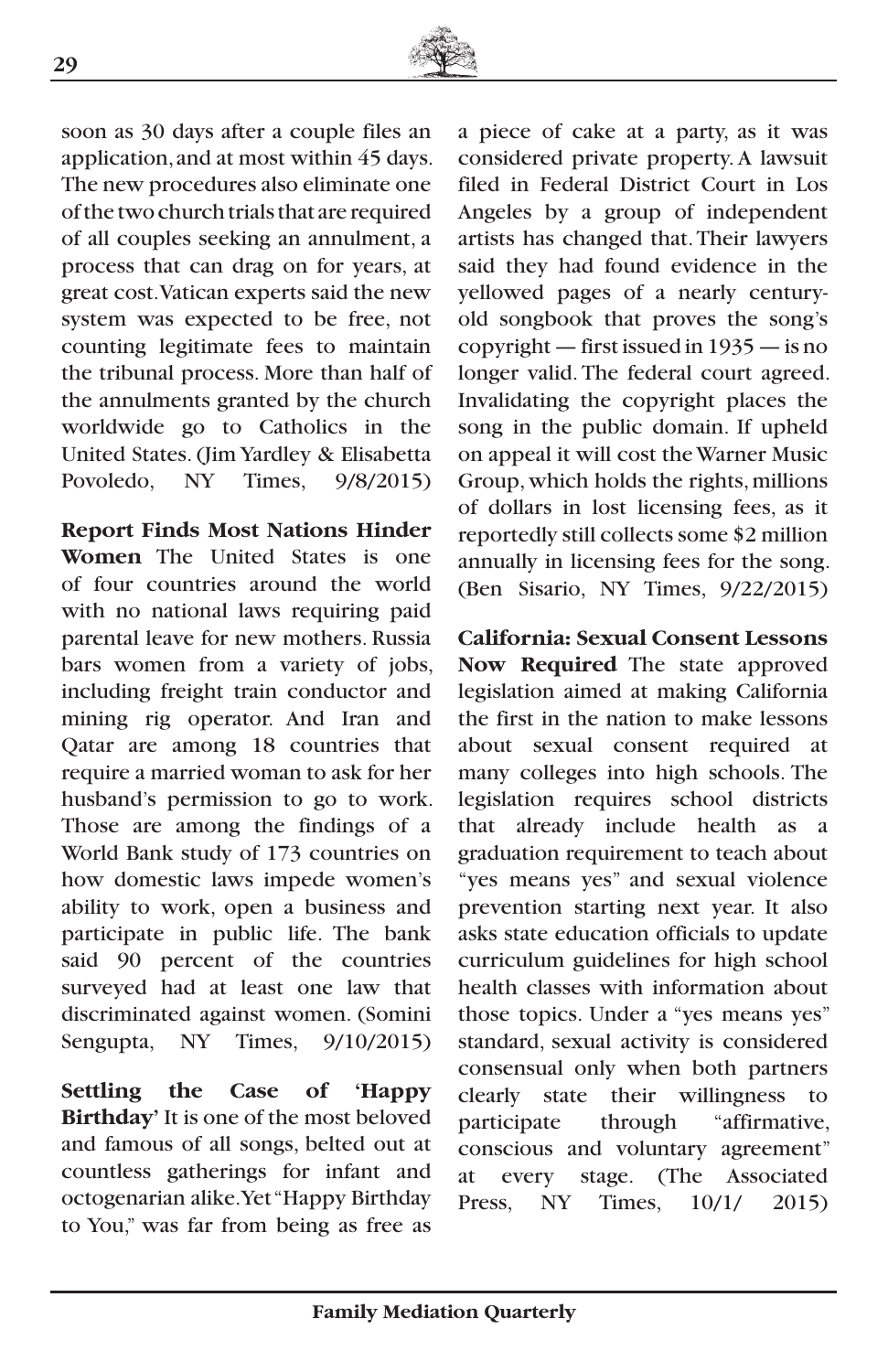

**California Enacts Right-To-Die Law** The nation's most populous state now allows doctors to prescribe life-ending drugs, joining Oregon, Washington, Vermont and Montana. The measure applies only to mentally sound people and not those who are depressed or impaired. The bill includes requirements that patients be physically capable of taking the medication themselves, that two doctors approve it, that the patients submit several written requests and that there be two witnesses, one of whom is not a family member.

The law cannot take effect until the legislative session formally ends, which probably will not happen until at least mid-2016. Comparable legislation has been introduced this year in at least two-dozen other states. (The Associated Press, NY Times, 10/6/2015)



**Les Wallerstein** is a family mediator, collaborative lawyer, and the founding editor of the FMQ. He can be contacted at 781-862-1099, or at

wallerstein@socialaw.com





"Honey, when you say we can't communicate... what exactly do you mean?"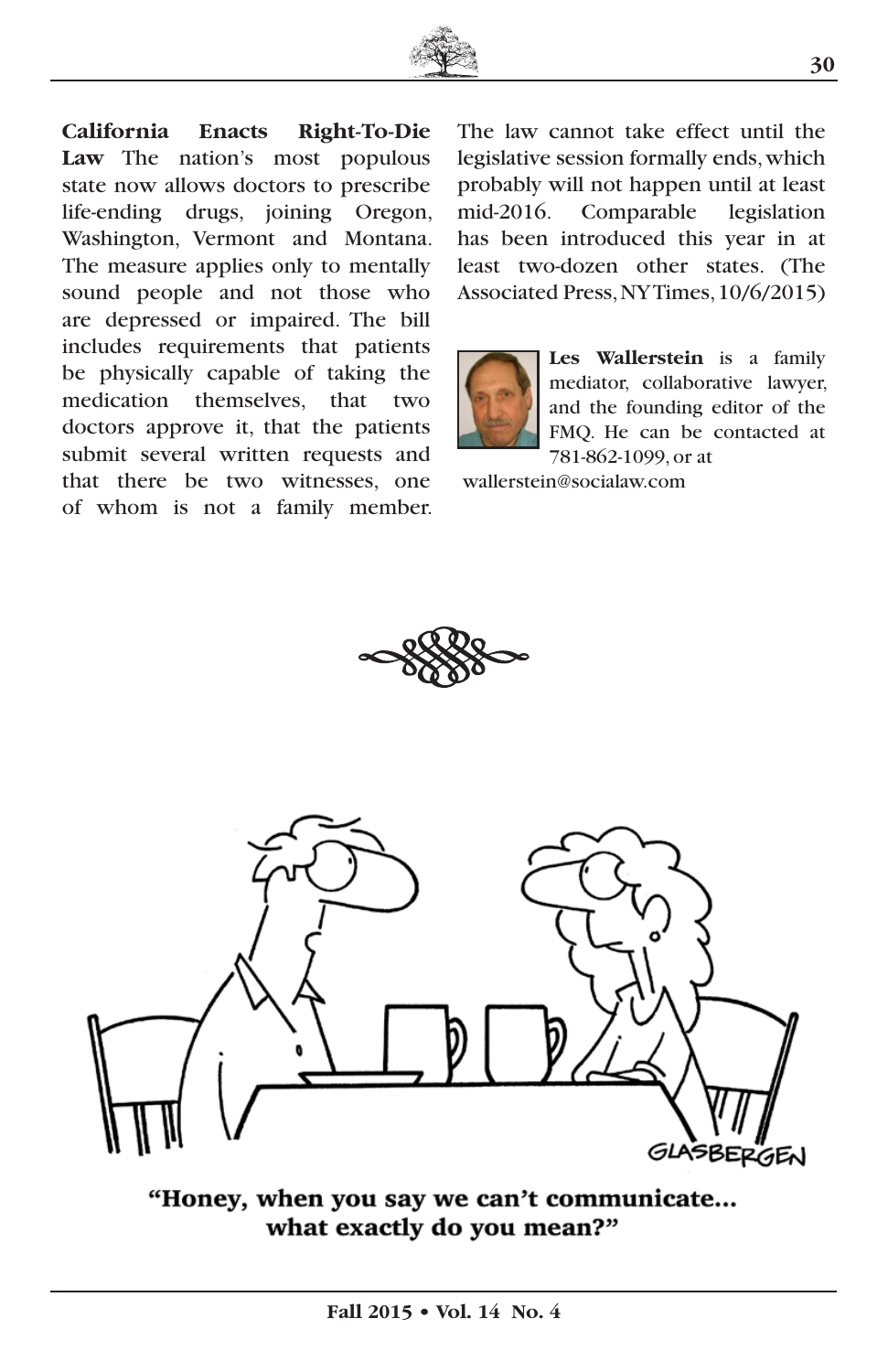## **MCFM NEWS**

### **MEDIATION PEER GROUP MEETINGS**

**Peer Group Focused on Financial Issues in Divorce:** Open to all divorce professionals, the purpose of the group is to focus awareness on the financial intricacies of divorce in an open forum that promotes discussion of a wide range of issues. Discussions will be led by Chris Chen, CFP®, CDFA™, Thomas E. Seder, CDFA™ and group members.

Morning Meetings are usually from 10:00 am to 12:00 pm at the offices of Insight Financial Strategists, 271 Waverly Oaks Road, Suite 2, Waltham. Seating is limited. **Please contact Chris at 781-489-3014,chris.chen@insightfinancialstrategists. com or Tom at 781-489-3014, to m.seder@insightfinancialstrategists.com for more information.**

**Central Massachusetts Mediators Group:** We serve mediators in Central Mass and towns along Rt. 2 West of Rt. 128. We meet to discuss topics and/or cases, sometimes with guest speakers, in the offices of Interpeople Inc. in Littleton. Interpeople is located about 1/2 a mile off Rt. 495, at Exit 31. Meetings begin at 8:30 AM on the last Thursday of every month, except December, July and August. If you are a family and divorce mediator — attorney or non-attorney — you are welcome to join us. **New members are asked to please call ahead of time: 978-486- 3338, or email Shuneet at drthomson@interpeople-inc.com.** 

**North Suburban Mediators Group:** Join fellow mediators meeting to learn and share and network. Meetings are held at 8:30 a.m. on the second Tuesday of the month from January to June and from September to November at the offices of Lynda Robbins and Susan DeMatteo, 34 Salem Street, Suite 202, Reading. **Please call Lynda at 781-944-0156 for information and directions. All MCFM members are welcome.**

**Pioneer-Valley Mediators Group:** This Western Mass group will be meeting monthly in December on the first Wednesday of every month at the end of the day, from 4 to 6 pm or 6 to 8 pm (depending on the interest) in Northampton at a location to be announced. **Please email Kathy Townsend for further info at Kathleen@divmedgroup.com.**

**Mediators in Search of a Group?** As mediators we almost always work alone with our clients. Peer supervision offers mediators an opportunity to share their experiences of that process, and to learn from each other in a relaxed, safe setting. Most MCFM directors are members of peer supervision groups. All it takes to start a new group is the interest of a few, like-minded mediators and a willingness to get together on a semi-regular, informal basis. In the hope of promoting peer supervision groups a board member will volunteer to help facilitate your initial meetings. **Please contact Kathy Townsend at Kathleen@divmedgroup.com, as she will coordinate this outreach, and put mediators in touch with likeminded mediators.**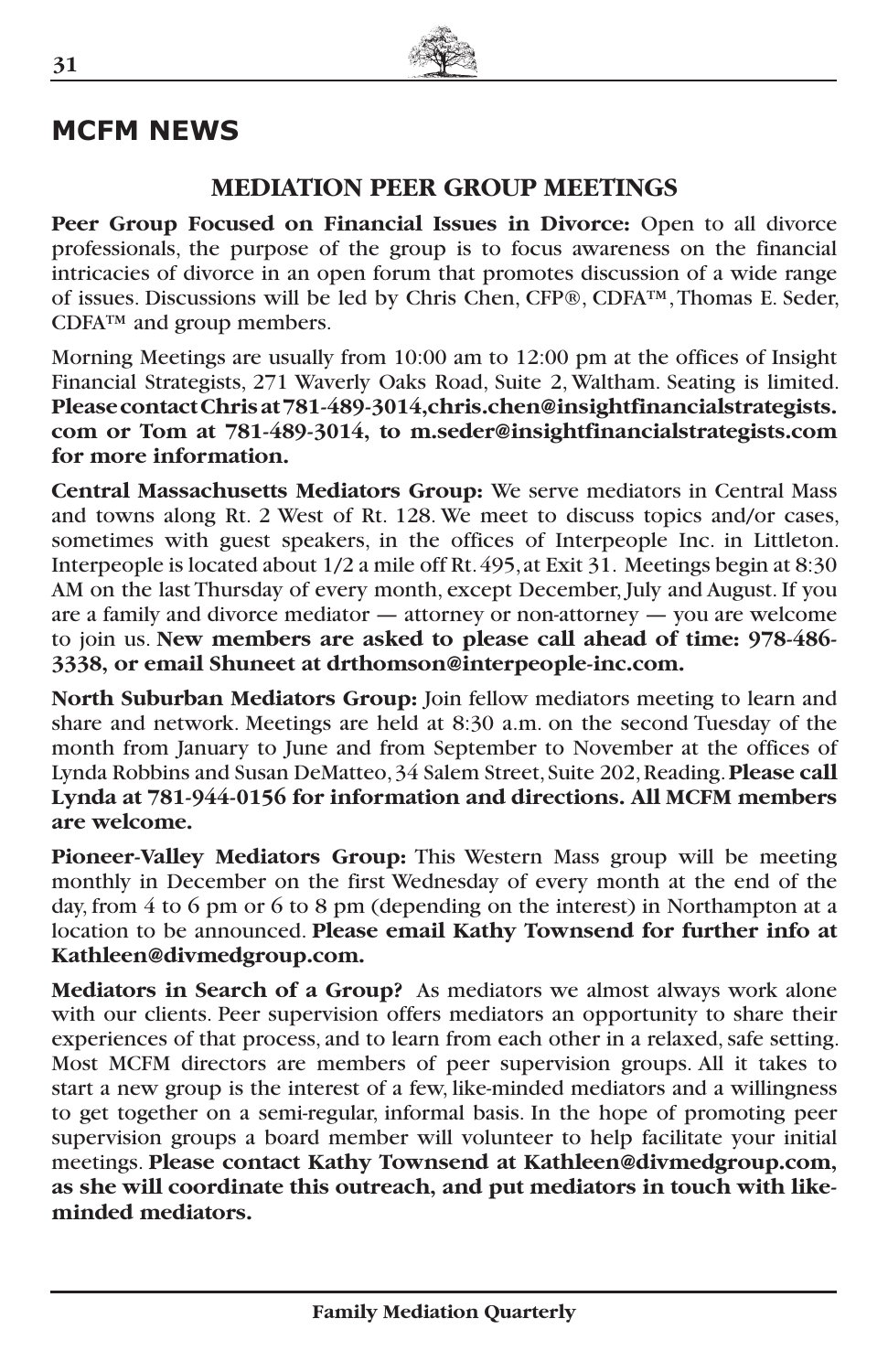

## **OFFER MCFM's BROCHURES TO PROSPECTIVE CLIENTS**

*Copies of MCFM's brochure are available for members only*. Brochure costs are: **[10 brochures – \$10, 100 brochures – \$50. Postage included.]**, unless you pre-arrange to pick them up at a professional development meeting or other MCFM event. A blank area on the back is provided for members to personalize their brochures, or to address for mailing. **Remember: when you buy 21 or more brochures the "per copy" price is less than the cost to print!**

**TO OBTAIN COPIES MEMBERS MAY** 

**call Ramona Goutiere: 781-449-4430**

**or email: masscouncil@mcfm.org**



## **AN INVITATION FOR MCFM MEMBERS ONLY**

**All MCFM members are invited to fill out the Member Profile Questionnaire posted on the MEMBERS ONLY page of mcfm.org and submit it for publication in the FMQ.** Please email your questionnaire with a personal photo (head shot) and an optional photo of your primary mediation space (or office) to KF@katefangermediation.com. Since the questionnaire is intended to help others learn about you, feel free to customize it by omitting questions listed, or adding questions you prefer. Only questions answered will be published, and all submissions may be edited for clarity and length. **Please help us get to know you.**





## **THE FMQ WANTS YOU!**

The Family Mediation Quarterly is always open to submissions, especially from new authors. Every mediator has stories to tell and skills to share.

To submit articles or discuss proposed articles **call Kate Fanger 617-599-6412 or email KF@katefangermediation.com**

*NOW'S THE TIME TO SHARE YOUR STORY!*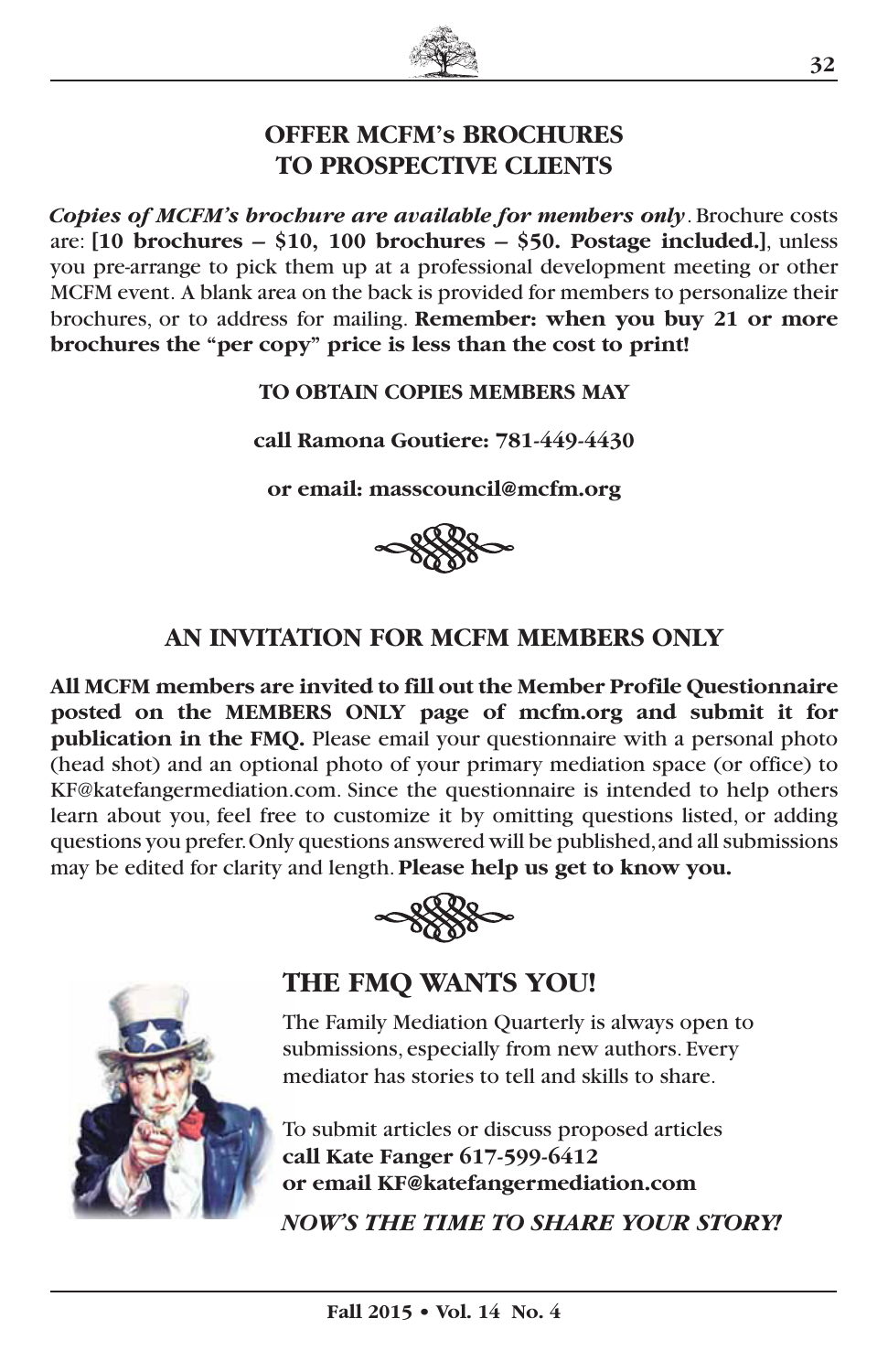

## *HELP BUILD AN ARCHIVE!*

In the spring of 2006, MCFM entered into an agreement with the Department of Dispute Resolution at the University of Massachusetts to create an archive of Massachusetts family-related mediation materials. The two key goals are to preserve our history and make it available for research purposes.

We're looking for anything and everything related to family mediation in Massachusetts — both originals and copies — including: meeting agendas and minutes, budgets, treasurer's reports, committee reports, correspondence, publications, fliers, posters, photographs, advertisements and announcements.

We need your help to maximize this opportunity to preserve the history of mediation in Massachusetts. **Please rummage through your office files, attics, basements and garages.** *If you discover materials that you are willing to donate please contact Les Wallerstein at wallerstein@socialaw.com.*



## **CLASSIC MCFM "T" SHIRTS**

**Equal blends of cotton & polyester Choose black or cream CAN'T DECIDE? ORDER ONE OF EACH! All lettering & graphics are green**

**SIZES AVAILABLE: S, M, L, & XL SUPPLIES ARE LIMITED Cost \$10 each plus S&H\* \*S&H: \$3 for 1 shirt, \$4 for 2, \$5 for 3, etc… Make checks payable to MCFM, Inc.**

> **SEND YOUR CHECK & ORDER TO: Ramona Goutiere P.O. Box 59 Ashland, NH 03217-0059**

 **QUESTIONS? CALL: 781-449-4430**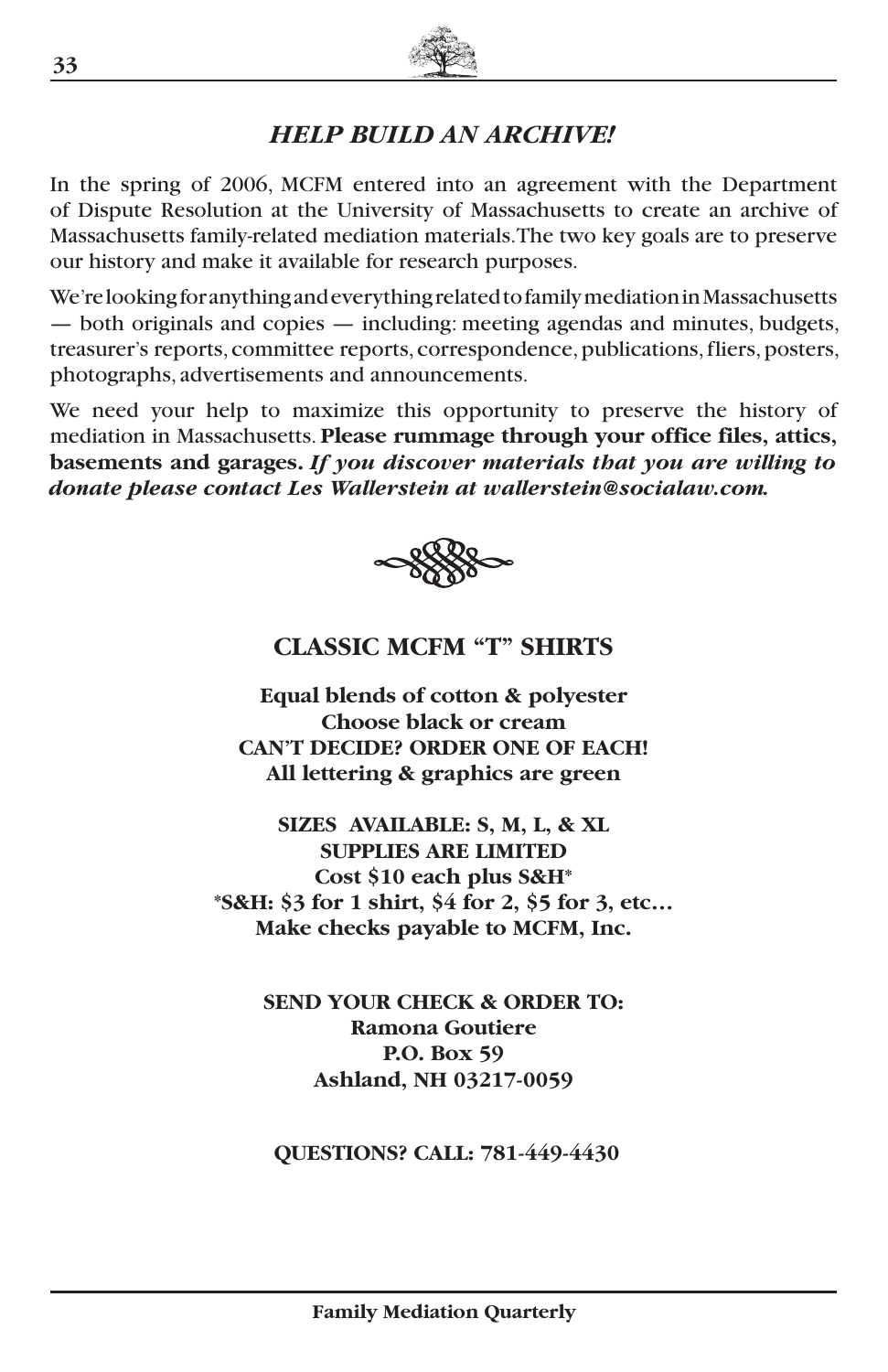## **JOIN US**

## **MEMBERSHIP**

**MCFM membership is open to all practitioners and friends of family mediation.** MCFM invites guest speakers to present topics of interest at four, free, professional development meetings annually. These educational meetings often satisfy certification requirements. Members are encouraged to bring guests. MCFM members also receive the Family Mediation Quarterly and are welcome to serve on any MCFM Committee. Annual membership dues are \$90, or \$50 for fulltime students. Please direct all membership inquiries to **Ramona Goutiere at masscouncil@mcfm.org.**

## **REFERRAL DIRECTORY**

**Every MCFM member with an active mediation practice who adheres to the Practice Standards for mediators in Massachusetts is eligible to be listed in MCFM's Referral Directory.** Each listing in the Referral Directory allows a member to share detailed information explaining her/his mediation practice and philosophy with prospective clients. The most current directory is always available online at www.mcfm.org. The annual Referral Directory listing fee is \$60. Please direct all referral directory inquiries to **Ramona Goutiere at masscouncil@mcfm.org.**

## **PRACTICE STANDARDS**

**MCFM was the first organization to issue Practice Standards for mediators in Massachusetts.** To be listed in the MCFM Referral Directory each member must agree to uphold the MCFM Standards of Practice. MCFM's Practice Standards are available online at www.mcfm.org.

## **CERTIFICATION & RECERTIFICATION**

**MCFM was the first organization to certify family mediators in Massachusetts.**  Certification is reserved for mediators with significant mediation experience, advanced training and education. Extensive mediation experience may be substituted for an advanced academic degree.

**MCFM's certification & recertification requirements are available online at www.mcfm.org. Every MCFM certified mediator is designated as such in the Referral Directory.** Certified mediators must have malpractice insurance, and certification must be renewed every two years. Only certified mediators are eligible to receive referrals from the Massachusetts Probate & Family Court through MCFM.

Certification applications cost \$150 and re-certification applications cost \$50. For more information contact **S. Tracy Fischer at tracy@tracyfischermediation. com.** For certification or re-certification applications contact **Ramona Goutiere at masscouncil@mcfm.org.**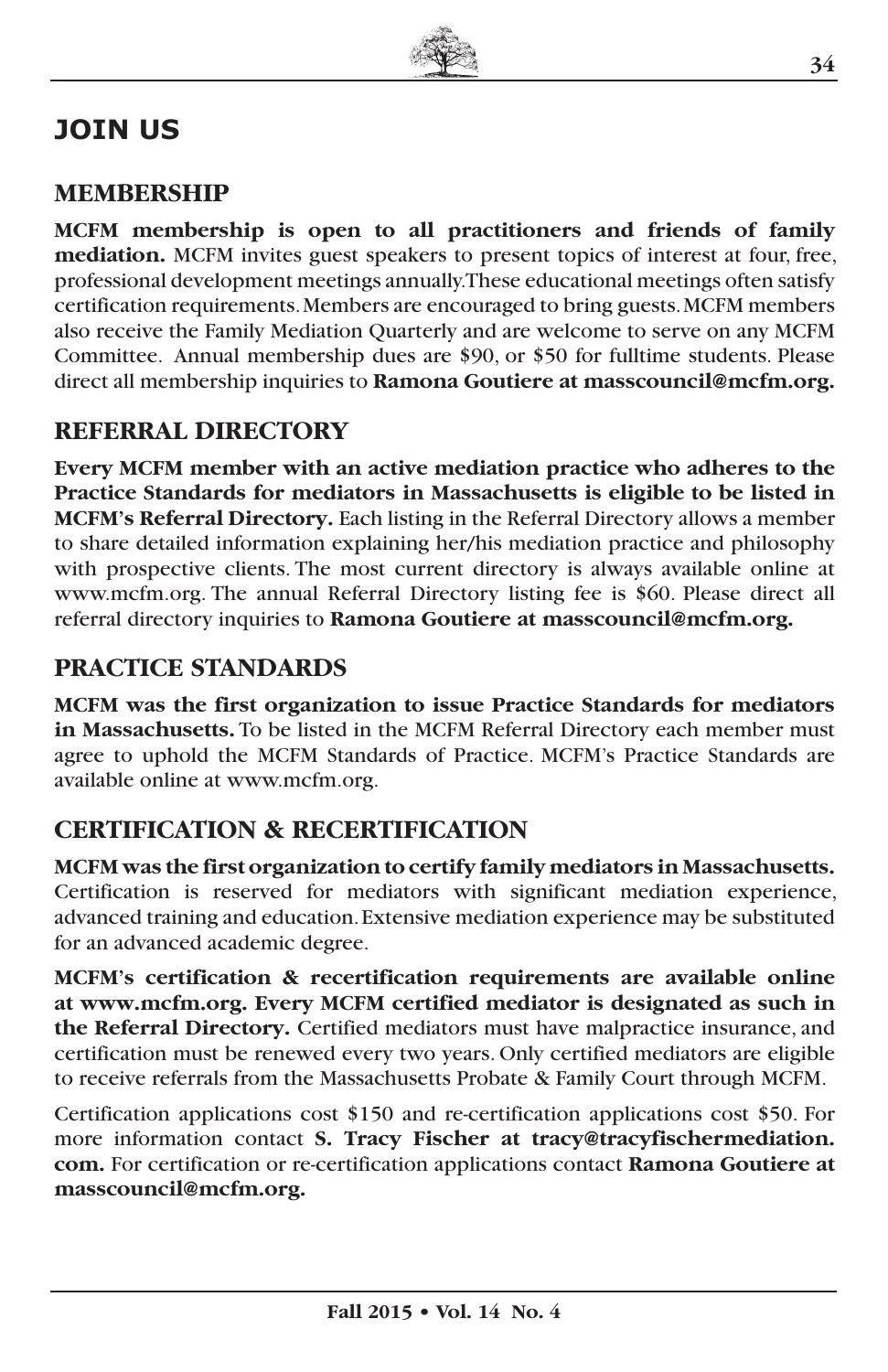

## **DIRECTORATE**

#### **MASSACHUSETTS COUNCIL ON FAMILY MEDIATION, INC. P.O. Box 59, Ashland, NH 03217-0059 Local Telephone & Fax: 781-449-4430 email: masscouncil@mcfm.org**

#### **www.mcfm.org**

| <b>OFFICERS</b><br><b>President</b> | Fran Whyman, Whyman Law & Mediation, 220 North<br>Main Street, Suite 301, Natick, MA 01760, 508-655-0700,<br>Fran@Whymanmediation.com                                                                                               |
|-------------------------------------|-------------------------------------------------------------------------------------------------------------------------------------------------------------------------------------------------------------------------------------|
| <b>Vice-President</b>               | Laurie S. Udell, 399 Chestnut Street, 2 <sup>nd</sup> Floor<br>Needham, MA 02492, 781-449-3355, lsudellesq@aol.com                                                                                                                  |
| <b>Vice-President</b>               | Kate Fanger, Kate Fanger Mediation, 21 Properzi Way,<br>Suite G, Somerville, MA 02143, 617-599-6412,<br>KF@katefangermediation.com                                                                                                  |
| <b>Vice-President</b>               | Barbara Kellman, 1244 Boylston Street, Suite 200,<br>Chestnut Hill, MA 02467, 617-278-1881,<br>bkellman@sneiderkellman.com                                                                                                          |
| <b>Clerk</b>                        | Vicki L. Shemin, Boston Law Collaborative, LLC,<br>99 Summer Street, Suite 1600, Boston, MA 02110,<br>617-439-4700 ext. 210                                                                                                         |
| Treasurer                           | Kathleen Townsend, Divorce Mediation Group, Inc.,<br>1441 Main Street, Springfield, MA 01103, 413-733-4444,<br>kathleen@divmedgroup.com                                                                                             |
| <b>Past President</b>               | Jonathan E. Fields, Fields & Dennis, LLP, 20 William<br>Street, Suite 165, Wellesley, MA 02481, 781-489-6776,<br>jfields@fieldsdennis.com                                                                                           |
| <b>DIRECTORS</b><br><b>EMERITI</b>  | Lynn K. Cooper, S. Tracy Fisher, Tanya Gurevitch,<br>David Kellem, Justin L. Kelsey, Amy Martell, Steven<br>Nisenbaum, Cynthia Runge, Mary Sheridan, Crystal<br>Thorpe, Les Wallerstein, Marion Lee Wasserman,<br><b>Kim Whelan</b> |
| <b>DIRECTORS</b>                    | John A. Fiske, Janet B. Weinberger,<br>Jerome Weinstein & Barbara N. White                                                                                                                                                          |
|                                     | <b>ADMINISTRATOR Ramona Goutiere, Goutiere Professional Business</b><br>Services, P.O. Box 59, Ashland, NH 03217-0059,<br>781-449-4430, masscouncil@mcfm.org                                                                        |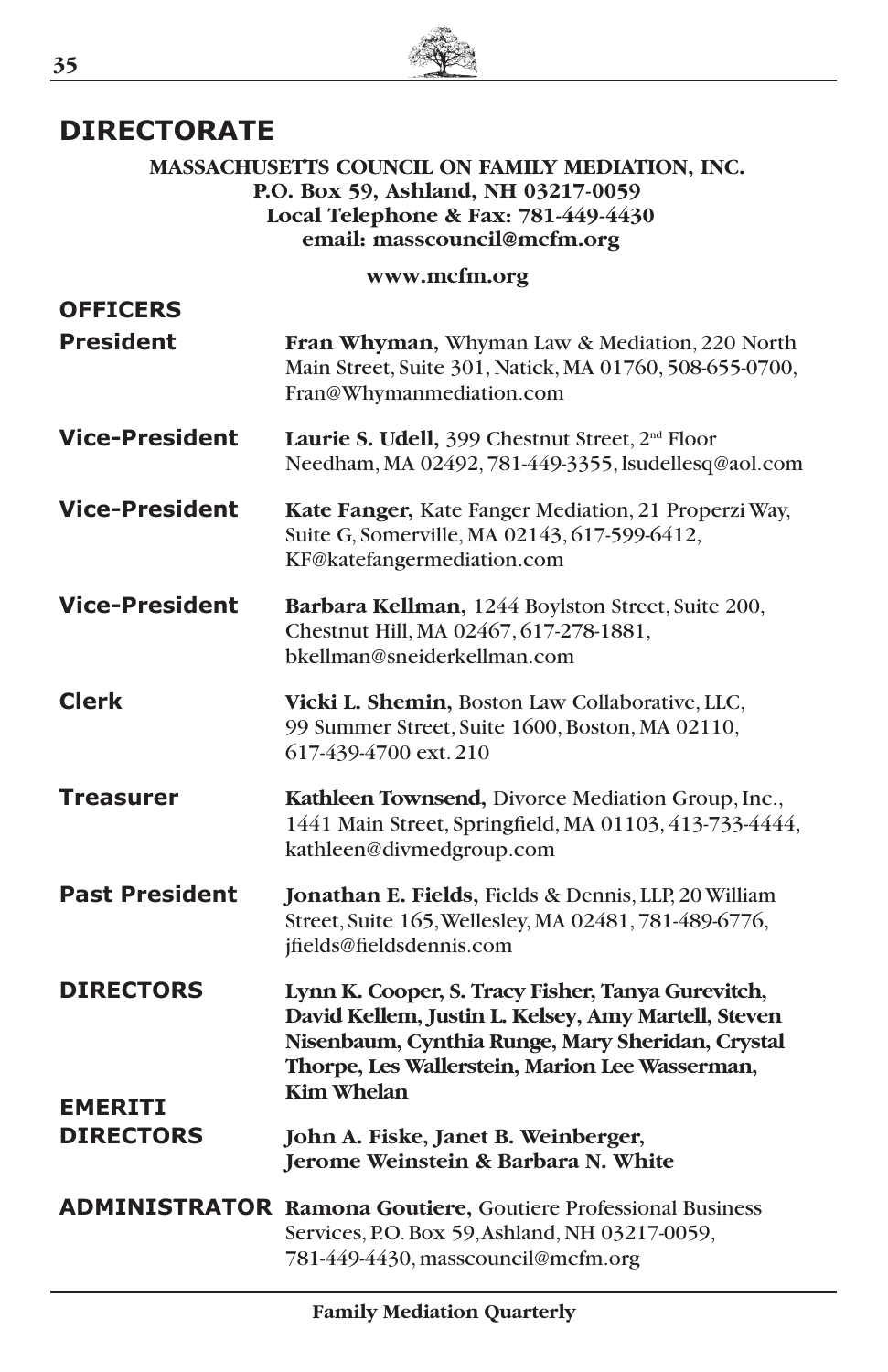

## **EDITOR'S NOTICE**

## **MCFM Family Mediation Quarterly**

## **Kate Fanger, Editor**

Kate Fanger Mediation, 21 Properzi Way Suite G, Somerville, MA 02143 kf@katefangermediation.com (617) 599-6412

#### **Rackham Karlsson, Contributing Editor**

2294 Massachusetts Ave. Cambridge, MA 02140 rackham@zephyrlaw.com (617) 475-0861

The FMQ is dedicated to family mediators working with traditional and non-traditional families. All family mediators share common interests and concerns. The FMQ will provide a forum to explore that common ground.

The FMQ intends to be a journal of practical use to family mediators. As mediation is designed to resolve conflicts, the FMQ will not shy away from controversy. The FMQ welcomes the broadest spectrum of diverse opinions that affect the practice of family mediation.

The contents of the FMQ are published at the discretion of the editor, in consultation with the MCFM Board of Directors. The FMQ does not necessarily express the views of the MCFM unless specifically stated.

The FMQ is mailed and emailed to all MCFM members. The FMQ is mailed to all Probate & Family Court Judges, all local Dispute Resolution Coordinators, all Family Service Officers and all law school libraries in Massachusetts. An archive of all previous editions of the FMQ are available online in PDF at <www.mcfm.org>, accompanied by a cumulative index of articles to facilitate data retrieval.

MCFM members may submit notices of mediation-related events for free publication. Complimentary publication of notices from mediation-related organizations is available on a reciprocal basis. Commercial advertising is also available.

Please submit all contributions for the FMQ to the editor, either by email or computer disk. Submissions may be edited for clarity and length, and must scrupulously safeguard client confidentiality. The following deadlines for all submissions will be observed:

> Summer: July 15th Fall: October 15th Winter: January 15th Spring: April 15th

**All MCFM members and friends of family mediation are encouraged to contribute to the FMQ. Every mediator has stories to tell and skills to teach. Please share yours.**